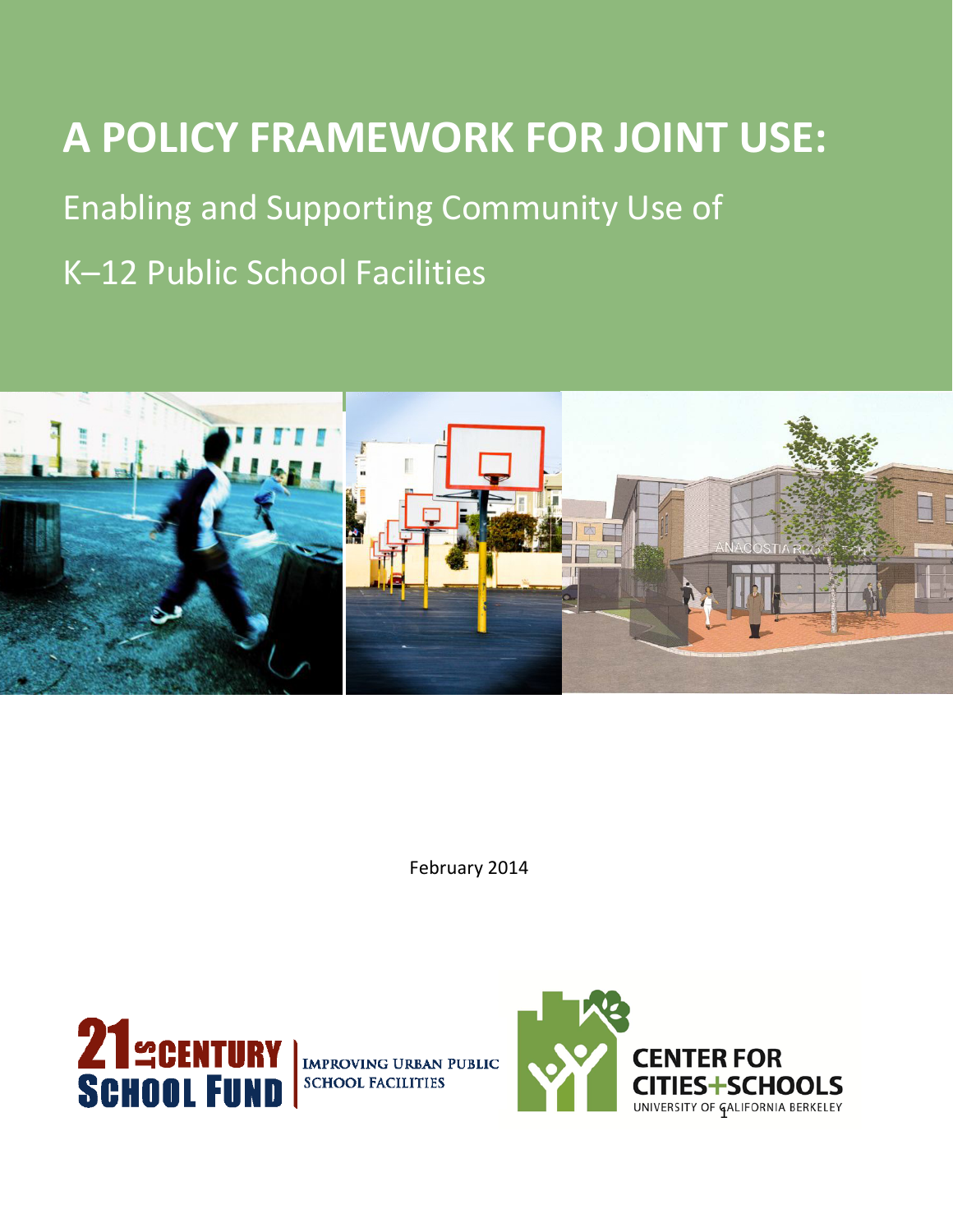**21st Century School Fund (21CSF):** Founded in 1994, 21CSF has worked for the last 20 years in Washington, D.C. and around the country to improve the quality and equity of our public school infrastructure. 21CSF is a leading voice for increased investment in our public school facilities; a pioneer in innovative approaches to community engagement in school capital planning, creative financing, and public-private partnership strategies; and a respected source for technical assistance and research on school facilities planning, management, oversight, and financing, as well as the impacts of facilities on learning. www.21csf.org

**Center for Cities & Schools (CC&S):** Founded in 2004, CC&S is an interdisciplinary initiative between UC Berkeley's Graduate School of Education and the College of Environmental Design. CC&S conducts research, provides education, and facilitates collaborative policy making between local governments and school districts to improve public education and the urban and metropolitan communities where they are located. As a leader in connecting urban policy and public education, CC&S cultivates systems change by connecting siloed sectors, engaging students and schools in community change, and fostering informed leaders to leverage school and community improvement[. http://citiesandschools.berkeley.edu](http://citiesandschools.berkeley.edu/)

**Authors:** Mary Filardo and Jeffrey M. Vincent **February 2014 February 2014**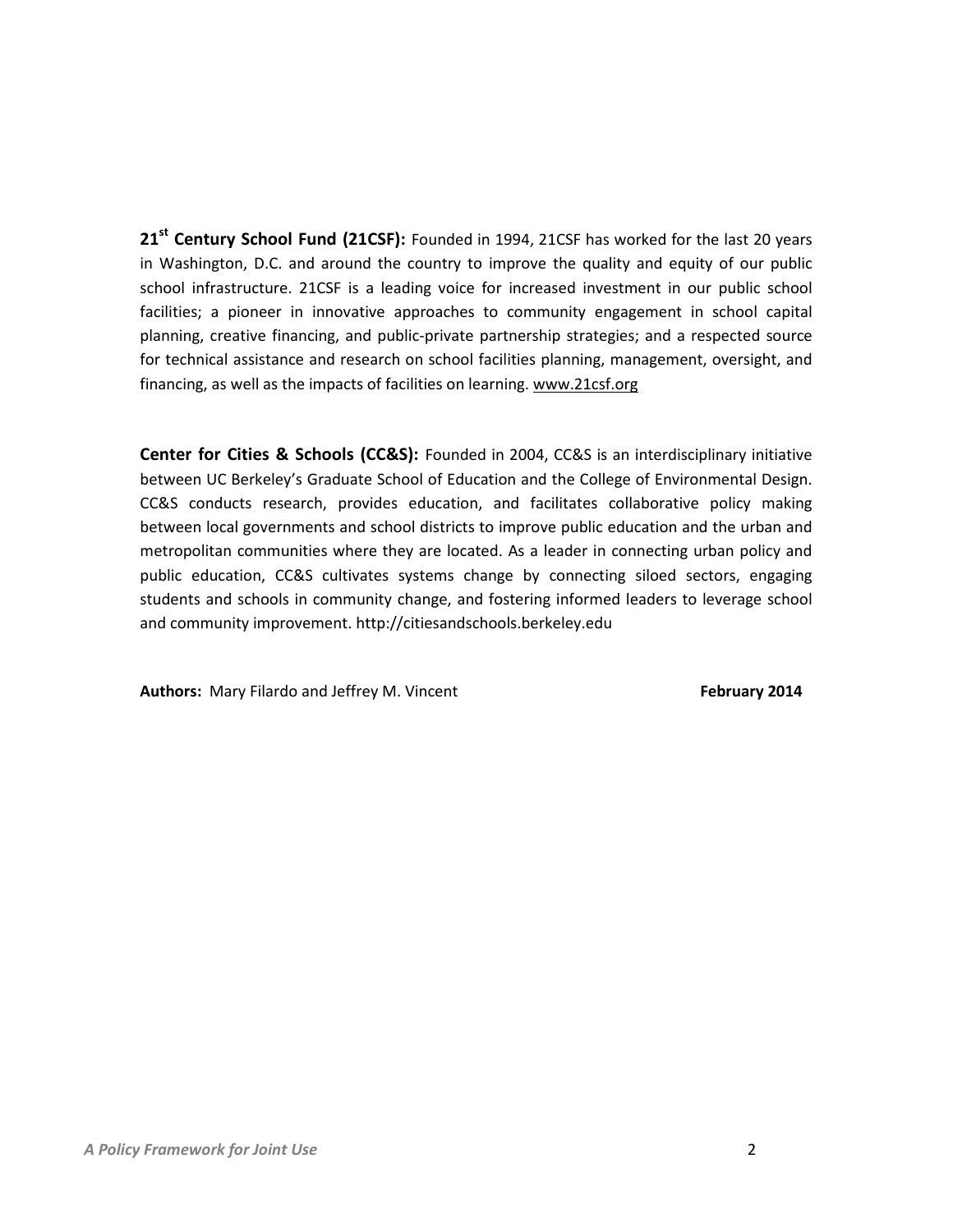## **ABOUT THIS PAPER**

Joint use of public school facilities is a complex but manageable approach to efficiently enhancing the services and programs available to students and supporting the community use of public schools. Building upon on our 2010 paper titled *Joint Use of Public Schools: A Framework for a New Social Contract,* this paper identifies the policy framework needed to support sustainable joint use of public schools. Our goal with this paper is to provide local and state leaders with the policy framework needed to enable and support community use. The policy framework addresses the challenges to harnessing the opportunities and benefits of the community use of K–12 public schools. We discuss the policy elements that have been and can be used to incorporate joint use into normal planning and operations of school districts and local and regional public agencies and to do so in a sustainable and fiscally-responsible manner. The framework addresses policy at the state and local levels and acknowledges that joint use requires public and private agencies to work together in new ways. This paper also describes the need for public transparency and understanding of the full cost of ownership of public school facilities as a critical part of policy.

In collaboration with Active Living Research and the Convergence Partnership

© 2014 - 21<sup>st</sup> Century School Fund and the Center for Cities & Schools, University of California-Berkeley

All rights reserved. Data and content from this publication may not be cited or reproduced without attribution.

Suggested citation: 21<sup>st</sup> Century School Fund and Center for Cities & Schools (2014). *Joint Use Policies: Enabling and Supporting Community Use of Public K–12 Schools.* Washington, D.C.: 21<sup>st</sup> Century School Fund.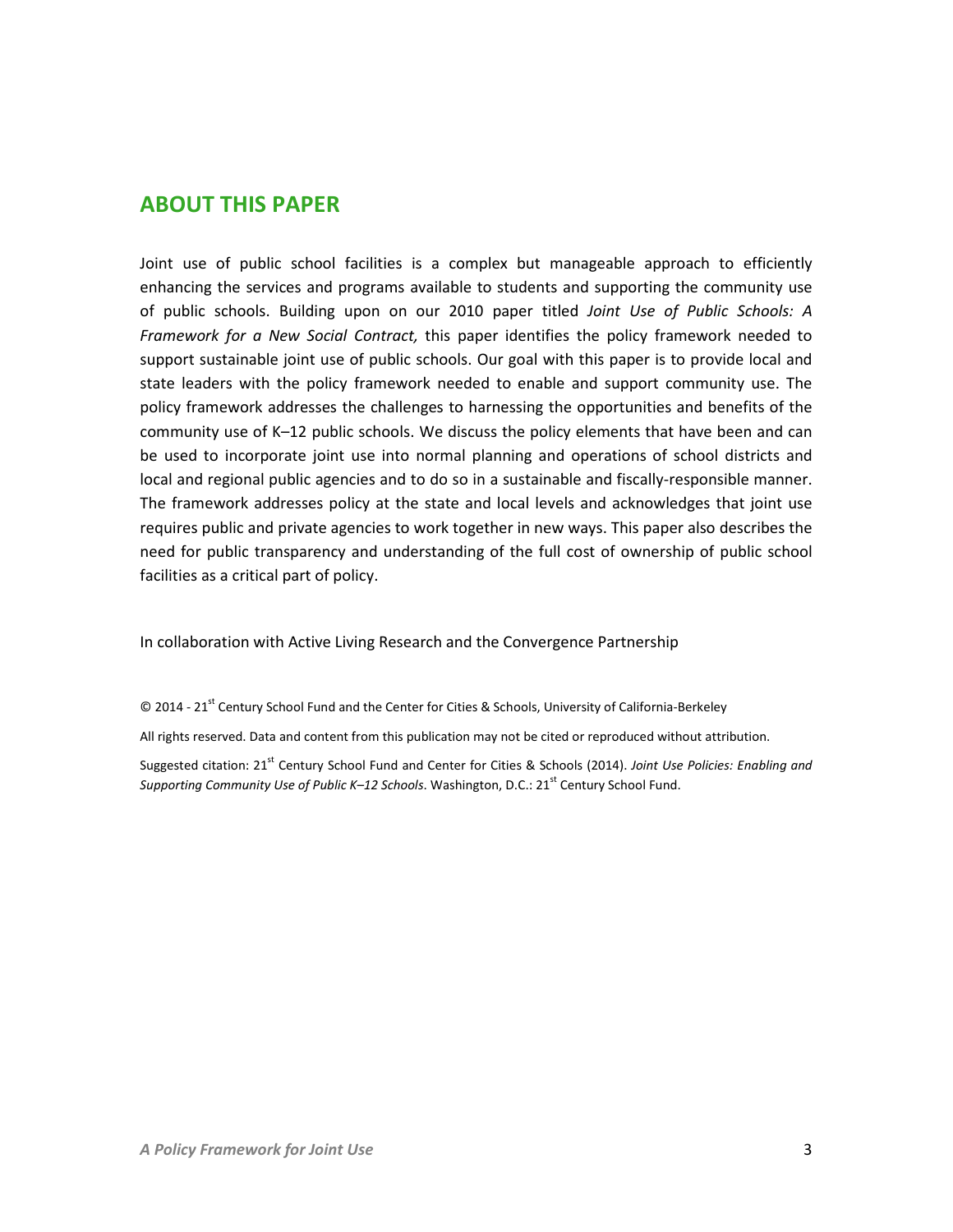# **CONTENTS**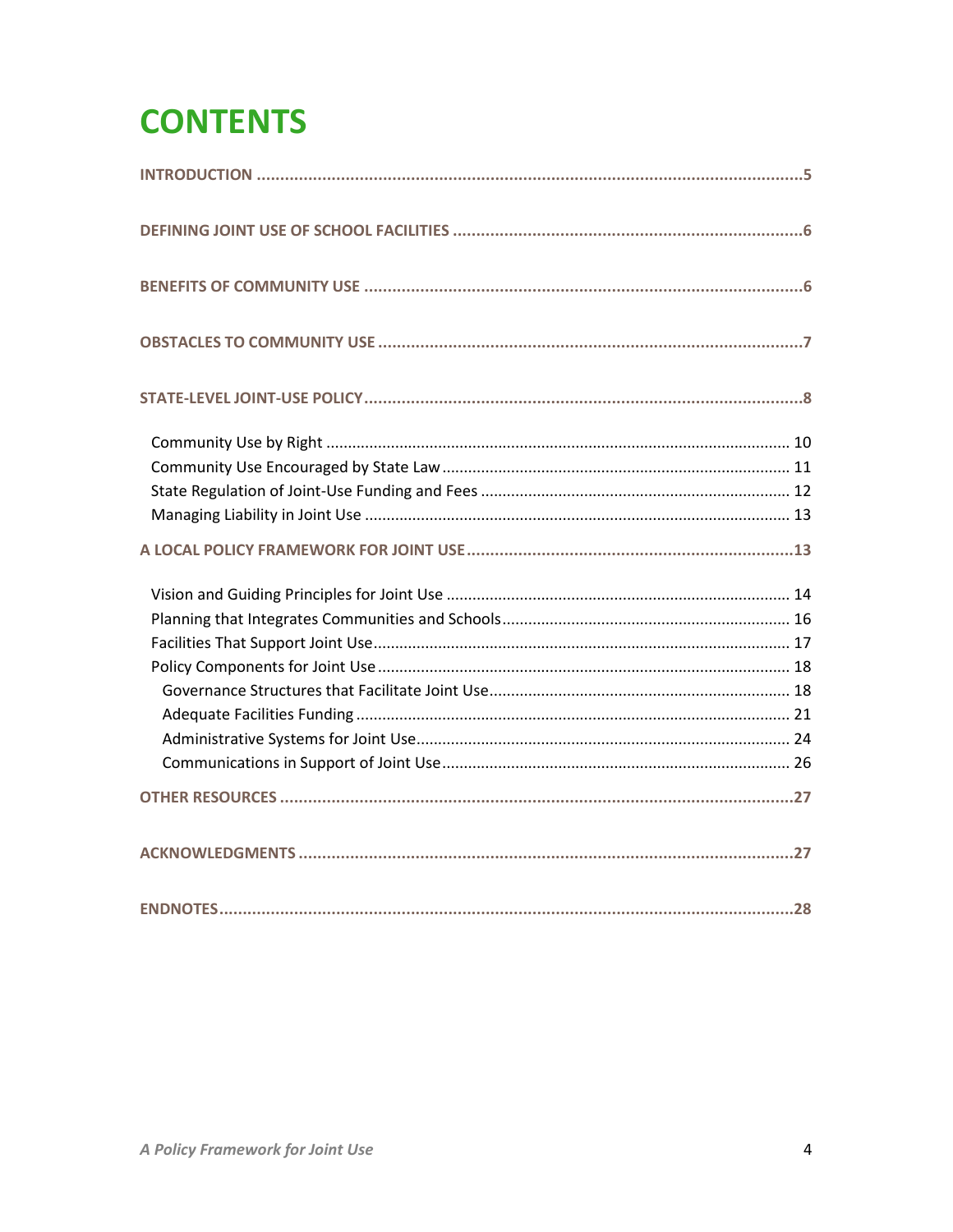## <span id="page-4-0"></span>**INTRODUCTION**

Across the country, there is increasing demand for community use of public-school buildings and grounds. Traditional examples of community use include schools serving as polling places on Election Day, schools allowing local sports leagues to use courts or fields, nonprofit organizations providing before/after-school programming, and schools opening schoolyard gates on weekends for open, informal use. Schools receive a wide range of requests from private-sector entities to rent school spaces for uses that do often not involve children or youth, such as the use of parking lots for event parking, fundraisers by outside groups, and for-profit events such as professional seminars. Particularly in urban school districts, multiple schools are increasingly co-locating into single school buildings or on a single campus that once housed only one school. This joint use can include the co-location of multiple public schools—with separate administrations, enrollments, themes, and/or grade levels—in the same building (*e.g.*, autonomous small schools or learning academies) or the co-location of traditional public schools with public charter schools.

Joint-use policies and agreements are the tools used to support and implement community use of school facilities. Yet, most school districts have **inadequate joint-use policies to guide** decisions about access to buildings and grounds and to determine priorities for use. The typical school district underutilizes its public assets, does not necessarily provide comprehensive or appropriate access to those assets, and is not transparent about costs, fees, and availability. All of these practices exclude some sectors of the community.

Because funding plays a hugely important role in supporting joint use, community access to schools is often more challenging in low-income and high-need neighborhoods and school districts. Community and civic groups, individuals, and organizations seeking agreements or permits for joint use face significant obstacles in large part because the appropriate policies and procedures are not in place to govern and manage

effective joint use.

While many local officials understand that joint use of public schools can often provide a host of benefits, doing so requires public agencies to work together in new and different ways. And, as noted earlier, few state or local policies provide the policy structure needed to make joint use the norm. In our 2010 concept paper *Joint Use of Public Schools: Developing a New Social Contract for the Shared Use of Public Schools*, we provided a conceptual frame for the joint use of K–12 public-school facilities, including an indepth look at the demands for, benefits of, and challenges for joint use. In this paper, we survey today's joint-use policy landscape and outline the

## **School District Vision**

*The School District envisions its school facilities as public assets and places where—first and foremost children have a healthy, safe, and well-maintained place to learn and play, but also as facilities that are used to their fullest extent to meet the varied educational, cultural, and recreational needs of our community.*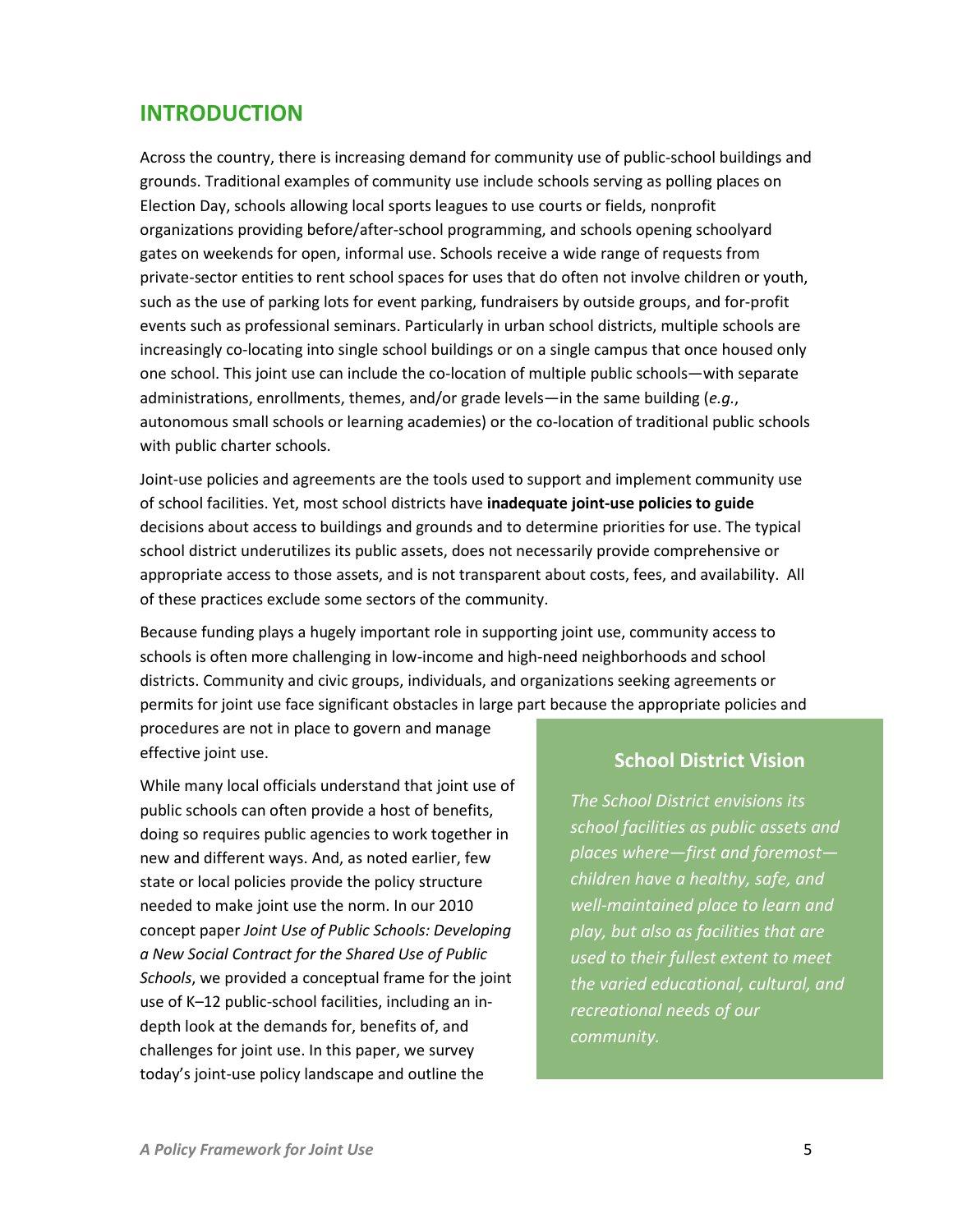needed policy framework for institutionalizing systems supporting effective joint use of K–12 public schools.

# <span id="page-5-0"></span>**DEFINING JOINT USE OF SCHOOL FACILITIES**

Joint use of school facilities is the use of school-district-owned facilities by a non-district entity. Because all community users of school facilities—which include members of the public, private organizations (both non-profit and for-profit), and public agencies—are non-district entities, the terms "joint use" and "community use" are often used interchangeably. In this paper, we use the term "community use" to describe the activities undertaken by non-district entities in school facilities and the term "joint use" to describe the relationship between the parties that the policies and other tools facilitate.

Jointly used spaces within a school facility can be used by the school and by other users as "shared joint-use space" or dedicated exclusively to use by a non-district entity as "dedicated joint-use space." A classroom that is used after regular school hours by an after-school tutoring program is shared space; a health suite in a school that is used exclusively by a non-district health provider is dedicated space. The range of possible joint uses is as broad as the interests of individuals and communities are varied.

# <span id="page-5-1"></span>**BENEFITS OF COMMUNITY USE**

In the face of substantial demographic shifts, changing housing patterns, community-health and obesity concerns, and constraints on public budgets across the United States, there is a growing need and demand for joint use of public-school facilities as a strategy to improve educational outcomes for children, advance the health of children and adults, and use public and private funds efficiently. The benefits of joint use of public-school facilities are substantial. Joint use of public-school facilities enables service providers for after-care, youth development, primary health care, and other wraparound services to reach children and families where they are, thus reducing the travel and time costs borne by families and public agencies. Outof-school-time access to athletic fields, facilities, and recreational-play areas increases the opportunities and time children and adults are physically active and out of

### **Benefits of Community Use**

- Better Schools: Expanded programs and services for students.
- Better Communities: Increased integration of schools and communities; greater reach for programs serving the community.
- Child and Community Health: Expanded opportunities for physical activity.
- Environmental Benefits: Increased conservation of land through a reduction in the number of sites needed to deliver public services; decreased traffic and transportation costs through delivery of services in locations that families frequent.
- Fiscal Efficiencies: Reduced public expenditures through elimination of duplicative services and costs across public agencies.
- Fiscal savings for school districts: Recovery of facilities costs through increased rates of facilities utilization and revenues from nondistrict users.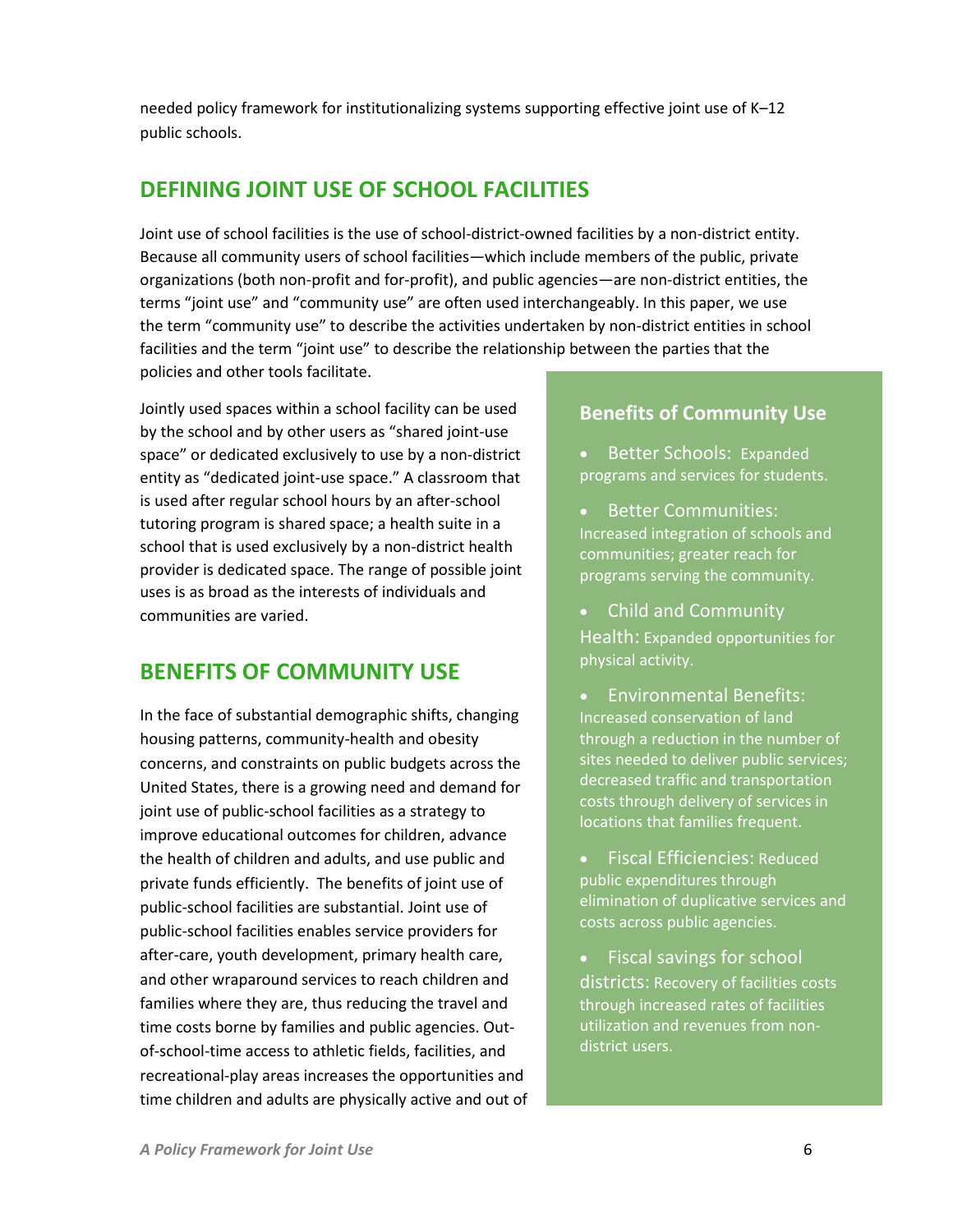doors, thus positively affecting community health.<sup>[1](#page-27-1)</sup> The sharing of school facilities and grounds leverages the community's capital infrastructure and investments so that every agency that provides services need not build, operate, and maintain its own buildings and grounds.

Joint use is at the heart of the community-school model. Under community-school strategies, public schools serve as community "hubs," bringing together many partners to offer a range of support services and opportunities to children, youth, families and communities. Schools that house medical, social, and other services have come to be known as "full-service" or "community" schools.<sup>[2](#page-27-2)</sup>

Overall, joint use increases the services and amenities available to both students and community members and saves public money by enhancing the efficiency of public land and buildings and potentially capturing additional revenue. These benefits are especially important for low-income, low-resource neighborhoods that struggle to meet student and community needs for programs, services, and amenities.

# <span id="page-6-0"></span>**OBSTACLES TO COMMUNITY USE**

Although there are tremendous benefits to the intensive sharing of school facilities or use of school facilities by multiple parties, the practice presents challenges for schools and school districts as well as for the general public and entities who seek access to public schools. The first obstacle lies within our thinking about our public schools and the social contract that communities have with them. In *Joint Use of Public Schools: Developing a New Social Contract for the Shared Use of Public Schools* (2010), we proposed a new social contract to govern the use of public school buildings and grounds, by which public school districts need not hold exclusive rights to their buildings and grounds.<sup>[3](#page-27-3)</sup> However—even when the public and school-district willingness for joint use exists—without a system of policies, guidelines, and accounting for the access, use, and costs of community use of schools, the benefits of joint use will be far more limited than is desirable.

Although nearly all public schools across the country provide for some community use of their spaces, some do it more than others. A range of issues facing school districts pose real obstacles to joint use, including the following:

- School districts often have **insufficient staff** trained and experienced in asset management who can oversee and negotiate the logistics of terms, legal agreements, scheduling, planning, and communication among multiple users;
- Most school buildings are architecturally **designed for a single school-district use** and are not set up to accommodate multiple users either when a school is in operation or when school is not in session;
- School districts function *in loco parentis* (in place of parents) and so generally are **risk averse**. Rather than taking any chances by granting public access to school facilities during school hours—or even during non-school hours—many school districts opt to exclude non-school-related persons from school property completely;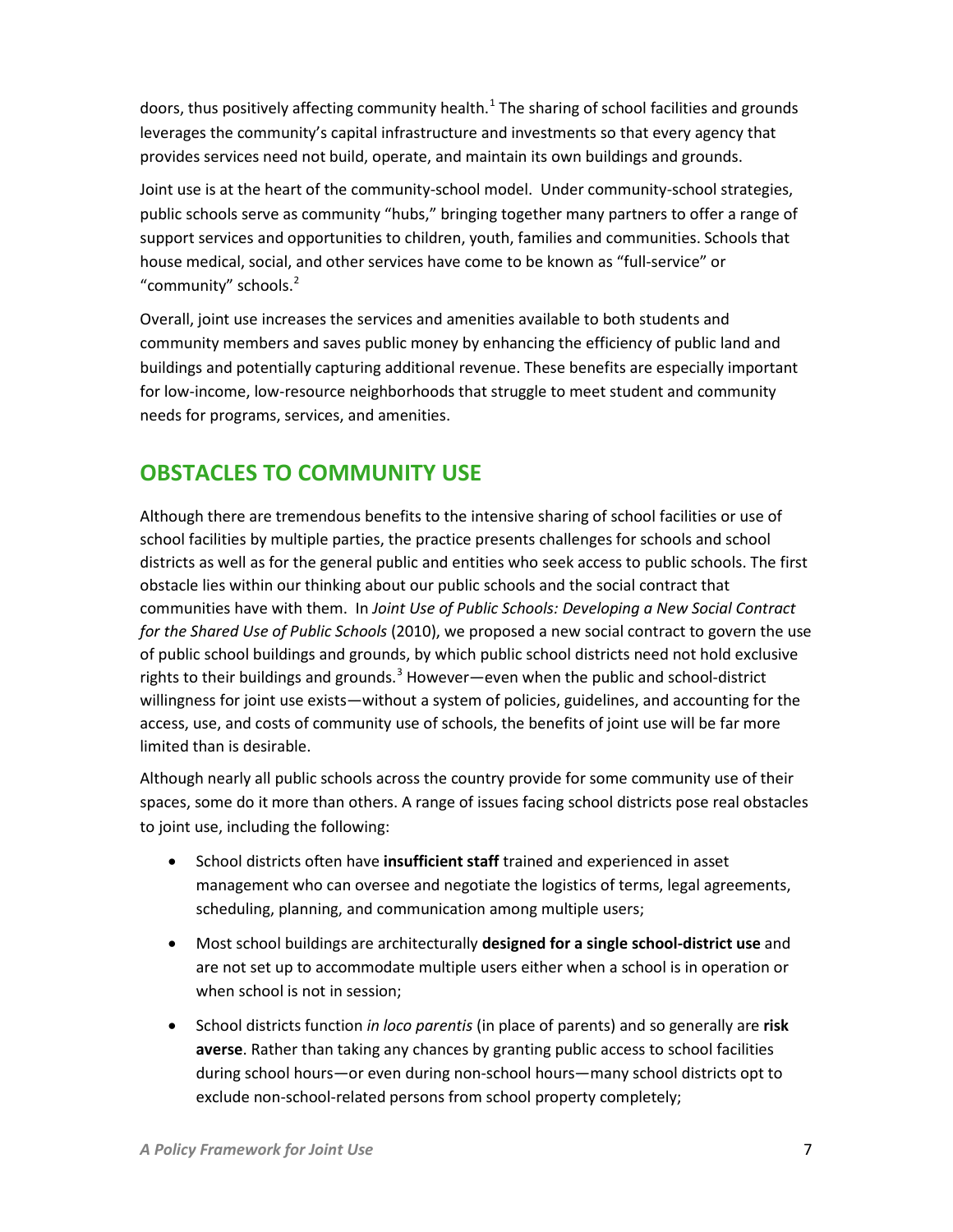- Because **educational and municipal planning are rarely integrated**, school districts generally react to external offers or interest rather than pursuing joint use as an intentional strategy; and
- Many public school districts are already **underfunded with regard to maintenance, repair, custodial, and security** needs and therefore cannot afford to be generous in sharing their facilities. Doing so without financial compensation would compromise the quality of the learning environment they provide.

For school districts, sharing school spaces raises many questions that require policy guidance. The following list highlights some questions that can be addressed by joint-use policy:

- How will student **safety and security** be ensured with public access to school facilities and/or grounds?
- Who should have **access** and how should this be determined? Is the approach applied equitably across neighborhoods? How will use and users be **prioritized**? Who makes use and priority decisions? What role does the public have in this decision-making or priority setting?
- How are the interests of the general public weighed against organized and structured/programmed participant use? If playgrounds, fields, and other outdoor areas are always scheduled for activities, how can **open community use** be preserved?
- If the school district believes a group or organization is likely to abuse the building, furniture, and/or equipment, under what rules can it prevent it from renting space for an event? If damage does occur, how are **repair costs** covered?
- Who should bear and who presently bears **liability** for property damage and for injuries to users in joint-use situations?
- Can the school district (or school) assess **fees** for the use of school facilities and grounds by non-school entities? How should fee scales be determined? Can fees be based on the type of user?

Sharing, collaboration, cooperation, partnerships, and teamwork are qualities that characterize a mutually beneficial relationship to support joint use. These qualities require the support of policy and administrative systems. Currently, states and most school districts lack adequate policies and administrative systems to guide and support the complex relationships required for school districts to make joint use an integrated part of their management. Although almost every state has legislation that permits joint use of public schools, most state-level legislation leaves the specifics of community use up to the governing board of the school district.

# <span id="page-7-0"></span>**STATE-LEVEL JOINT-USE POLICY**

States have an obligation to ensure that public school buildings and grounds meet their primary responsibility of supporting educational programs and services for the community's children and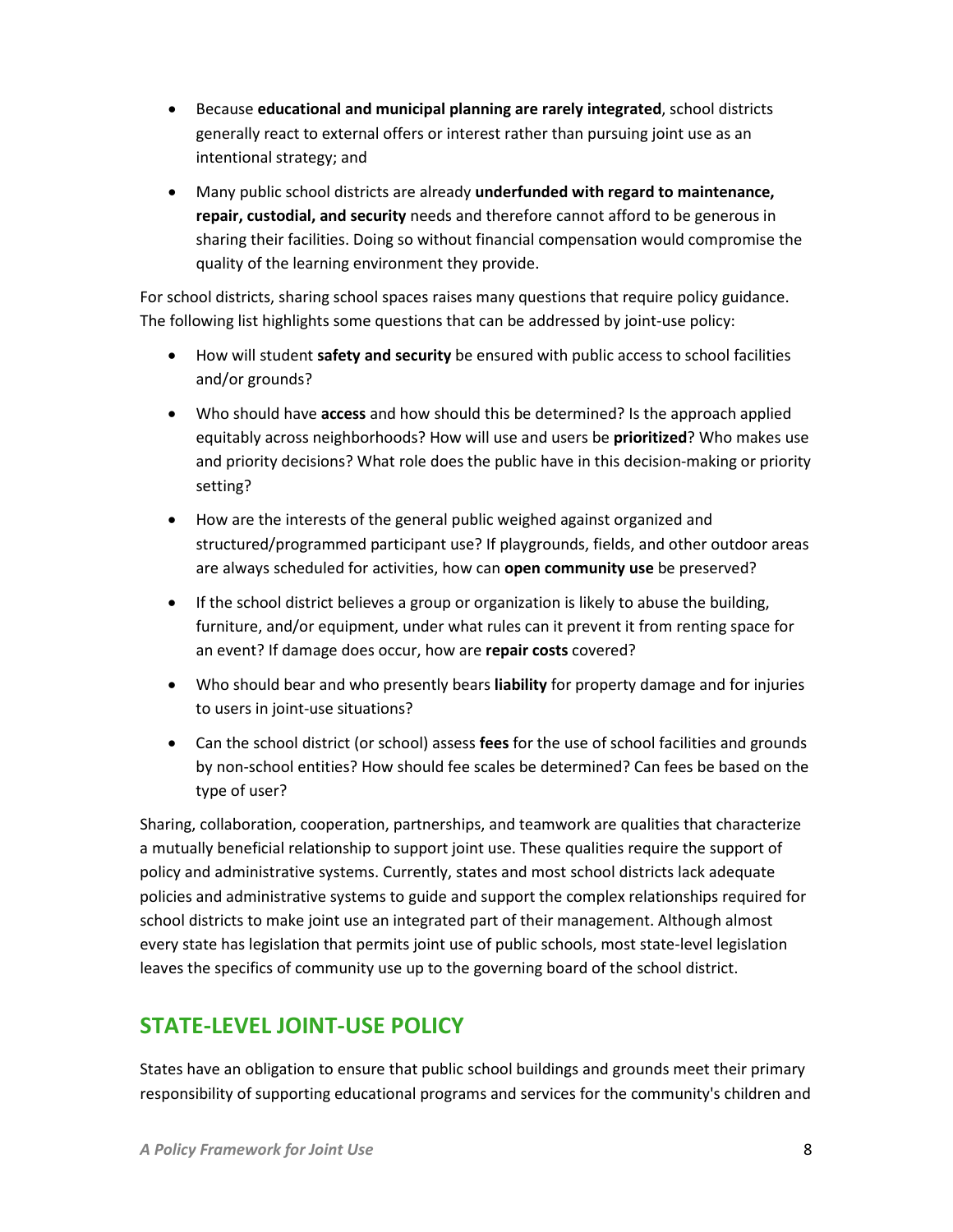youth. But the state can also facilitate more intensive use of these major public buildings and land assets to better serve the education, health, and recreation needs of the wider community and encourage sustainable land management and efficiencies in capital and operating spending. A state's stated interest in and vision for joint use of public schools can help facilitate joint use in local communities.

Traditionally, states are not nearly as involved in school facility standards, maintenance, and management as they are in K–12 educational programming. States have largely left facilities-related decisions and responsibilities to local districts. State policies on the management of existing school buildings and grounds are very limited or nonexistent altogether. However, if more intensive joint use of public school buildings and grounds is to become the norm, state policy will likely play a role.

**States can develop legislation and/or policies that facilitate and encourage the sharing of school facilities for community use through appropriate policies, procedures, and financial incentives.**

One of the central policy issues related to expanding the joint use of public schools is whether or not a state's law *requires* that school districts allow joint use of school facilities by community users. Each state differs in its approach to the obligations of local school districts. Our review of current state-level policies on the community use of public-school facilities shows that most states have policies that permit joint use, but few states require it or grant community access as a right. In most states, decisions about whether access to school facilities should be granted— and, if so, to whom and for which uses—are left to local school districts.<sup>[4](#page-28-0)</sup>

The community-use policy landscape at the state level can be summarized as follows:

- *Six states do not address the community use of schools in legislation.* They are Illinois (legislation addresses park districts, not schools), Michigan, New Hampshire, New Mexico (law authorizes only partnerships with municipalities and counties), Rhode Island, and Wyoming (law only authorizes partnerships between two or more public entities).
- *Thirty-eight states plus the District of Columbia permit the use* of some or all school property by some or all individuals and/or organizations in the community. Thus, school districts in these states are not required to grant use, but are allowed to grant community use.<sup>[5](#page-28-1)</sup>
- *Six states require that some or all public school boards allow the use* of some or all school property by some or all individuals, groups, and/or organizations in the community. They are California, Hawaii, Maryland, Massachusetts, Ohio, and Utah. For the most part, these state laws mandate at least some degree of community access as a right and leave the specifics—such as management, fee structures, and liability requirements—up to local district preferences.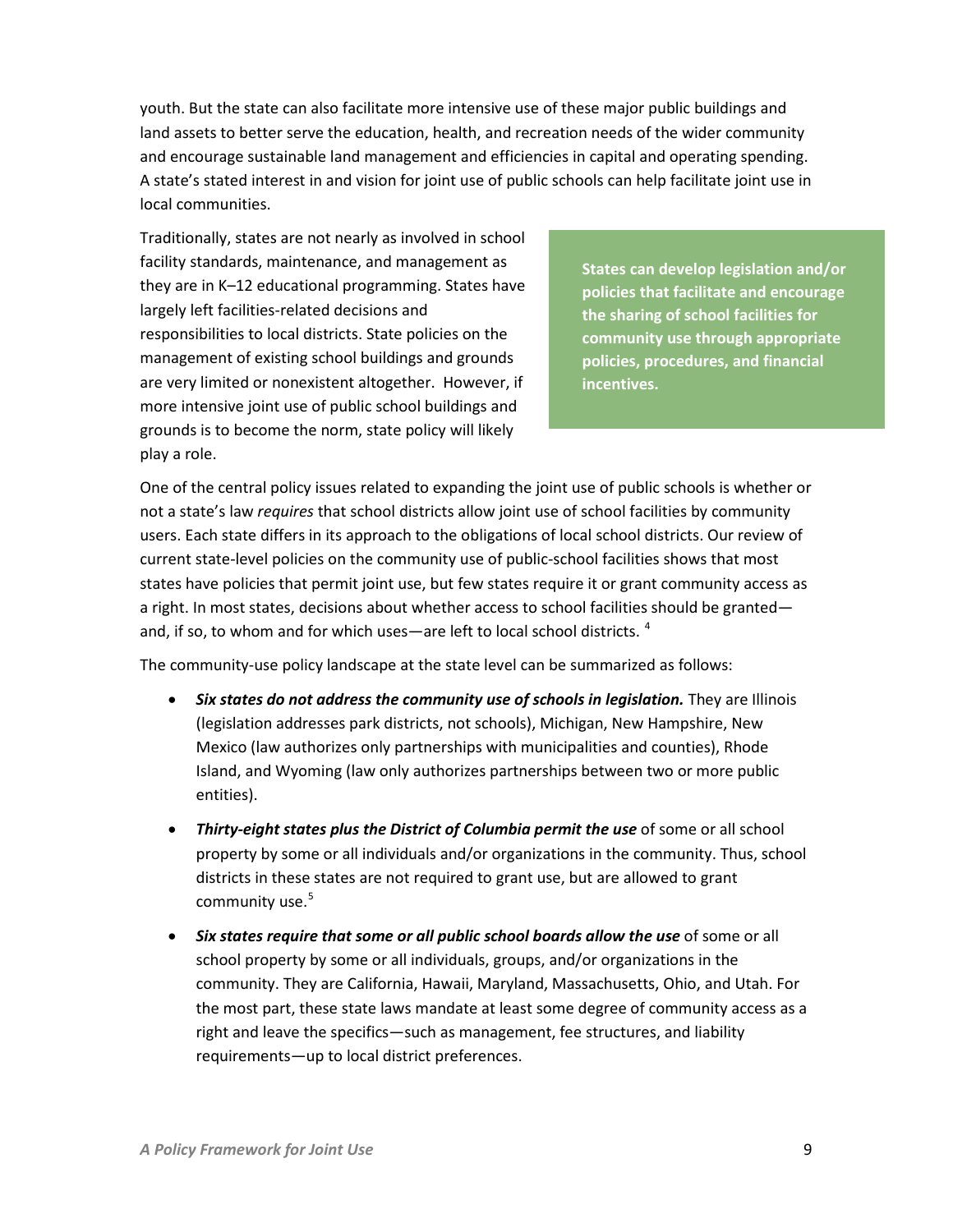In recognition of the fact that public K–12 school facilities are constructed first and foremost to support K–12 education, almost all of the states' laws mandating or permitting community use include language to the effect that community use is secondary to the school districts' use of the school facilities for K–12 education and may only be authorized to the extent that it does not interfere with the latter.<sup>[6](#page-29-0)</sup> In addition, some states prohibit—or allow local school boards to prohibit—uses that might cause a breach of the peace or are aimed at overthrowing the local, state, or federal governments.

# <span id="page-9-0"></span>**Community Use by Right**

Of the six states currently requiring that their local school districts allow some use of public K–12 school facilities by the community, California has perhaps the most expansive vision statement regarding community access to public school facilities. Enacted in 1913, California's Civic Center Act (CCA) creates a policy foundation for community use of local K–12 school facilities by establishing California's public schools as "civic centers" in which

. . . citizens, parent teacher associations, Camp Fire girls, Boy Scout troops, veterans' organizations, farmers' organizations, school-community advisory councils, senior citizens' organizations, clubs, and associations formed for recreational, educational, political, economic, artistic, or moral activities of the public school districts may engage in supervised recreational activities, and where they may meet and discuss, from time to time, as they may desire, any subjects and questions that in their judgment pertain to the educational, political, economic, artistic, and moral interests of the citizens of the communities in which they reside. [7](#page-29-1)

However, subsequent provisions of the CCA limit the scope of this vision to some degree, mandating that school districts open their school facilities only to "nonprofit organization[s] [and] . . . club[s] or [associations] organized to promote youth and school activities" and making it optional for school districts to grant the use of school facilities to all other types of users.<sup>[8](#page-29-2)</sup> As a result, the CCA does not open the public K–12 schoolhouse door to as wide a swath of community users as do the laws of at least five other states.<sup>[9](#page-29-3)</sup>

Although the laws of Hawaii, Maryland, Massachusetts, Ohio, and Utah do not include vision statements as broad as that of California, they use broader language in describing the uses for which school districts must grant access to public K–12 school facilities. Enabling perhaps the widest range of community uses of any state, Utah's statute decrees that "all public school buildings and grounds shall be civic centers; . . . 'civic center' means a public school building or ground that is established and maintained as a limited public forum to district residents *for supervised recreational activities and meetings*; . . . and [a] local school board . . . shall allow the use of a civic center, *for other than school purposes* . . . ."[10](#page-29-4) Hawaii follows closely behind, with a statute stating that "[a]ll public school buildings, facilities, and grounds shall be available for *general recreational purposes, and for public and community use* . . . ,"[11](#page-29-5) which can be read to encompass practically any sort of activity conducted by members of the community.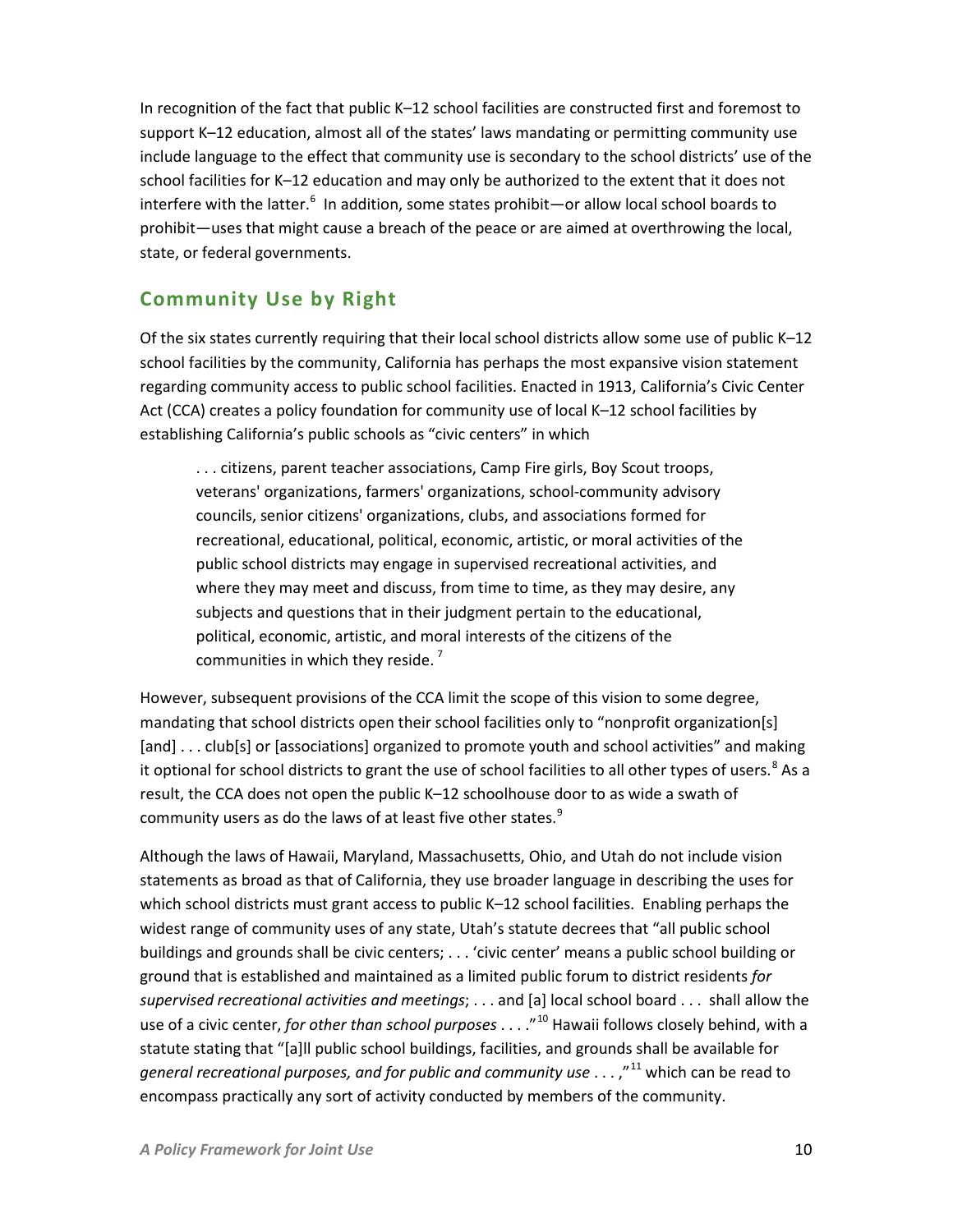Maryland law is nearly as broad, stating that "the county board shall provide for the use of a public school facility for: *[t]he presentation and discussion of public questions; [p]ublic speaking; [l]ectures; or [o]ther civic, educational, social, or recreational purposes or church affiliated civic purposes*."[12](#page-30-0) Massachusetts's statute grants what appears to be a similarly broad right to community use of school facilities, stating that the school board "shall allow the use thereof by individuals and associations for . . . educational, recreational, social, civic, philanthropic and like purposes  $\ldots$ ."<sup>[13](#page-30-1)</sup>

In its law, Ohio states that "[t]he board of education . . . shall, upon request and the payment of a reasonable fee . . . permit the use of any schoolhouse and rooms therein and the grounds and other property under its control . . . for . . . *[g]iving instructions in any branch of education, learning, or the arts; [h]olding educational, religious, civic, social, or recreational meetings and entertainments, and for such other purposes as promote the welfare of the communit*y . . . . [14](#page-30-2) Ohio law also mandates that public school facilities (as well as all other state buildings) be opened to "use as social centers for *the entertainment and education of the people, including the adult and youthful population, and for the discussion of all topics tending to the development of personal character and of civic welfare, and for religious exercises*."[15](#page-30-3) By imposing these mandates on local school boards and districts, these five states effectively vest in their communities a right to use their public schools for more purposes than just K–12 education.

## <span id="page-10-0"></span>**Community Use Encouraged by State Law**

Of the states permitting but not mandating community use of public K–12 schools, North Carolina, Alabama, and Illinois are worthy of note for their explicit support of community use.<sup>[16](#page-30-4)</sup> Although North Carolina law does not mandate joint use, it takes an encouraging stance toward joint use, directing that

[t]he State Board of Education *shall encourage* local boards of education to enter into agreements with local governments and other entities regarding the joint use of their facilities for physical activity. The agreements should delineate opportunities, guidelines, and the roles and responsibilities of the parties, including responsibilities for maintenance and liability.<sup>17</sup>

North Carolina follows this policy with its Community Schools Act of 1977, which proclaims an particularly expansive vision for community involvement by declaring that it is the public policy of North Carolina

"to provide for increased involvement by citizens in their local schools through community schools advisory committees; assure maximum use of public school facilities by the citizens of each community in this state; and to the extent sufficient funds are made available, each local board of education shall comply with the provisions of this Article."<sup>[18](#page-30-6)</sup>

North Carolina law also directs the state Superintendent of Public Instruction to present guidelines for "[t]he use of public school facilities by governmental, charitable or civic organizations for activities within the community" and directs the State Board of Education to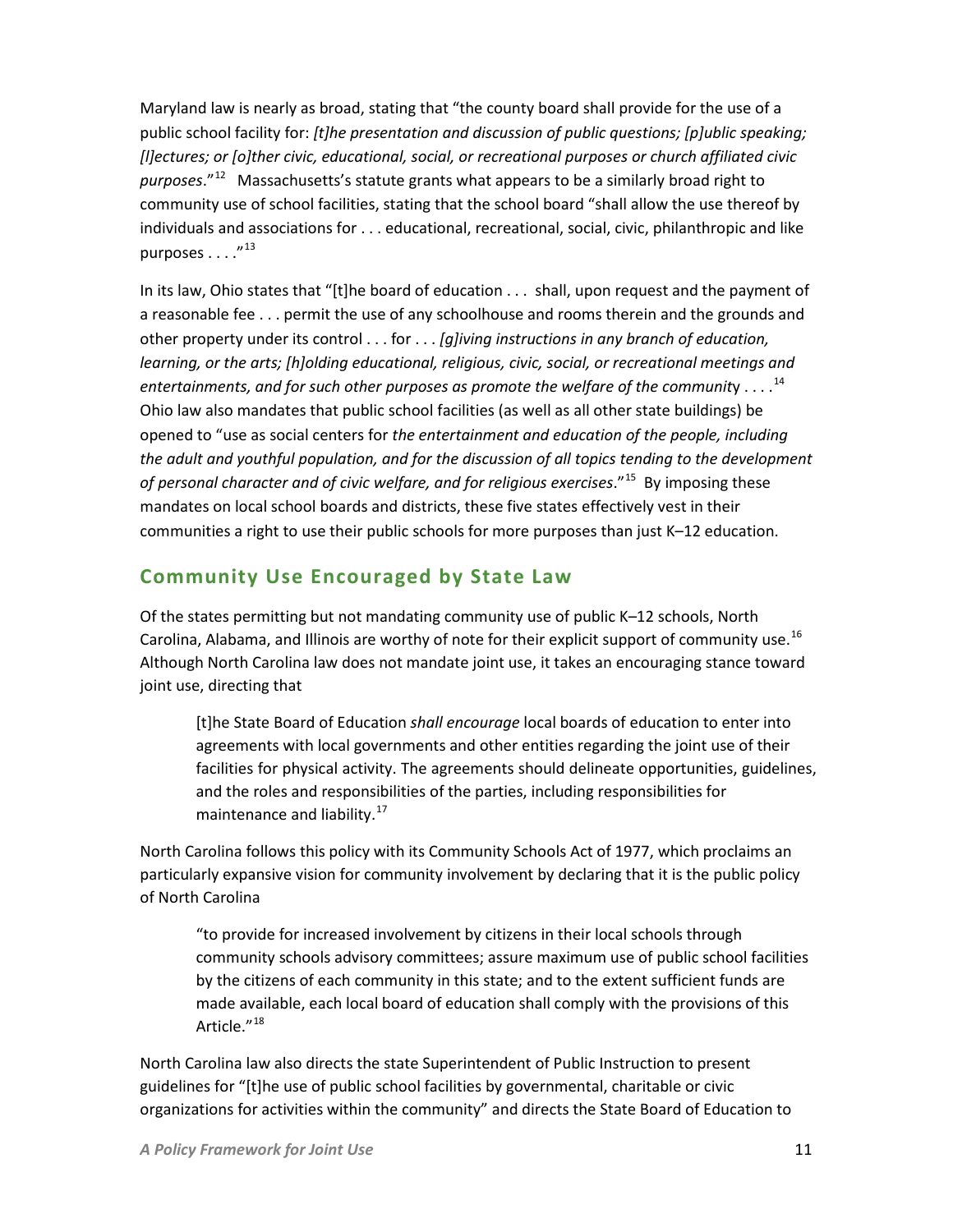"adopt appropriate policies and guidelines for encouraging increased community involvement in the public schools and use of the public school facilities."<sup>[19](#page-30-7)</sup> Significantly, however, North Carolina's mandate to school districts to "[d]evelop programs and plans for increased community involvement in the public schools" [and] "increased community use of public school facilities" only applies to school districts that elect to apply for community-schools funding, and it does not explicitly grant school-facilities access to any specific types of community users.<sup>[20](#page-30-8)</sup>

Alabama's community-schools law—dating from 1990—closely mirrors that of North Carolina, encouraging community use but omitting the mandate that the State Board of Education promulgate community-schools policies.<sup>[21](#page-30-9)</sup> But where North Carolina authorizes participating districts to "establish one or more community schools advisory councils" and authorizes all local school districts to employ one or more community-schools coordinators,"[22](#page-30-10) Alabama *mandates* that participating districts establish a council and employ at least one community-schools coordinator.<sup>[23](#page-30-11)</sup>

In 2009, Illinois recognized in law that community schools have "a powerful positive impact on students, as demonstrated by increased academic success, a positive change in attitudes toward school and learning, and decreased behavioral problems."<sup>[24](#page-30-12)</sup> Illinois's statute defines a community school as "a traditional school that actively partners with its community to leverage existing resources and identify new resources to . . . provide enrichment and additional life skill opportunities for students, parents, and community members at-large."<sup>[25](#page-30-13)</sup> The statute requires each participating school to offer before- and after-school programming for students, weekend programming, and summer programming,  $^{26}$  $^{26}$  $^{26}$  which in many cases are provided by non-district providers and involve joint use of the school's facilities. The Illinois statute also requires that the school maintain "a local advisory group comprised of school leadership, parents, and community stakeholders that establishes school-specific programming goals, assesses program needs, and oversees the process of implementing expanded programming" and employ "a program director or resource coordinator" to oversee the program. $^{27}$  In the statute, the Illinois legislature also directed that, beginning with the 2009–2010 school year and subject to funds availability, the Illinois State Board of Education "shall make grants available to fund community schools and to enhance programs at community schools."<sup>[28](#page-30-16)</sup>

## <span id="page-11-0"></span>**State Regulation of Joint-Use Funding and Fees**

A second key issue related to community use of K–12 school facilities is how the facilities costs resulting from such use are funded. Although some states fund community-focused programs that may operate in school facilities, $^{29}$  $^{29}$  $^{29}$  states generally leave the costs of building, maintaining, and operating jointly used facilities to the local school districts.<sup>[30](#page-30-18)</sup> Nevertheless, recognizing that the use of school facilities by non-district users can result in added maintenance and operations costs, 29 states and the District of Columbia authorize their local school districts to impose fees for community use of school facilities. $31$  Of those 30 jurisdictions, some restrict local districts' discretion in setting fees,  $32$  while others do not.  $33$  At least two states—Indiana and Nevada—bar local school districts from charging fees for certain uses.<sup>[34](#page-30-22)</sup> Among those states that authorize fees for community uses, some states place restrictions on the uses of the revenues derived from fees collected from non-district users.<sup>[35](#page-30-23)</sup> For the 21 states whose laws do not speak on the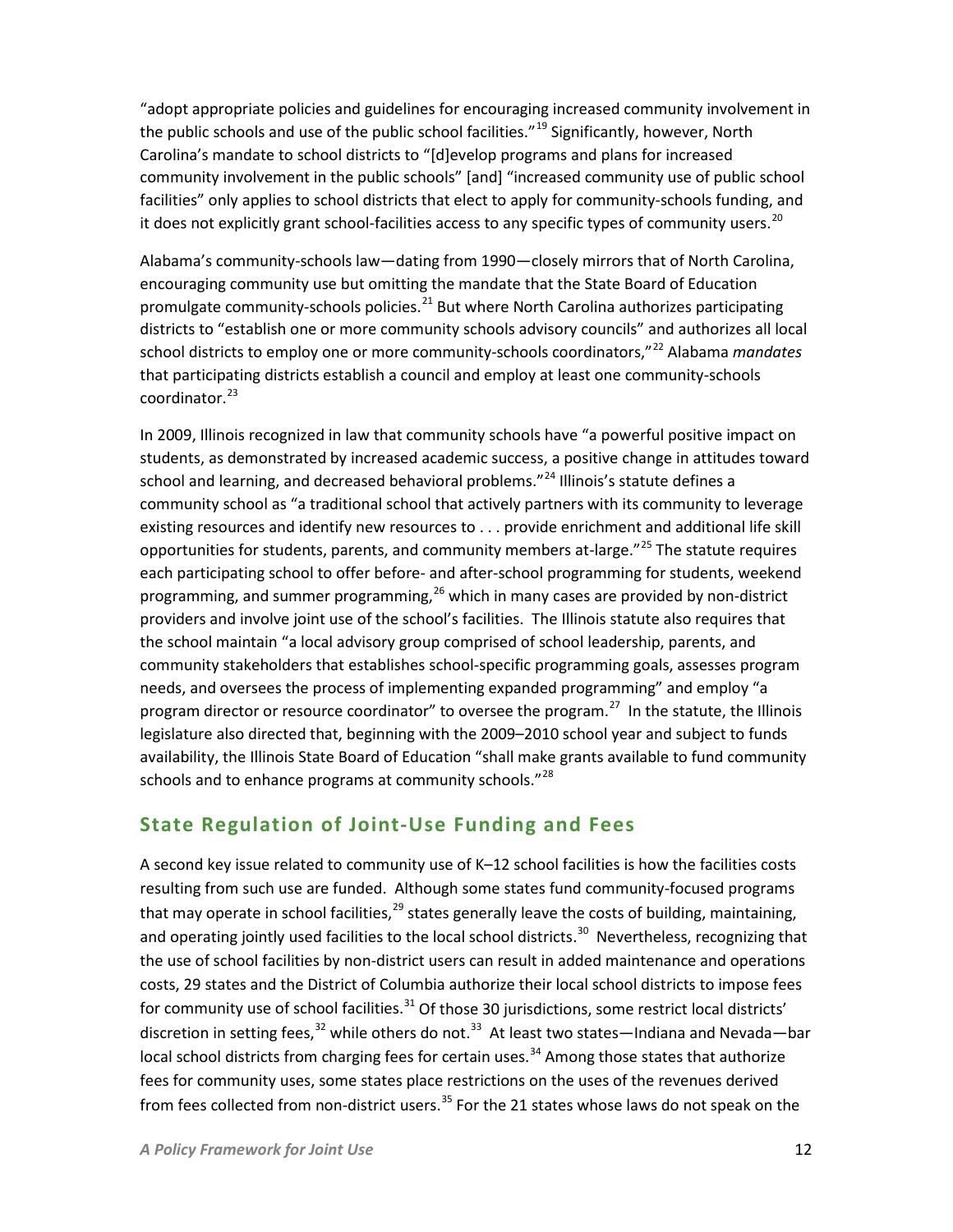issue of fees for community use of school facilities, decisions in the matter remain the purview of the local school district.

# <span id="page-12-0"></span>**Managing Liability in Joint Use**

A third key issue is that of liability for injuries to users and for damage to property or facilities during community use of the school facilities. For school districts, the financial risk associated with potential liability for injuries and damage can be a substantial disincentive to allowing activities outside the district's direct control to take place in school facilities. It is logical that a state that desires to foster community use of its school facilities would find it valuable to provide school districts with protection from liability for injuries and property damage that cannot be attributed to fault on the part of the school district. However, only 11 states address liability issues in their statutes relating to joint use of school facilities. California and Hawaii assign liability for injuries and damage to property to the user except in the cases in which the school district bears liability due to negligence or breach of duty on the part of the school district.<sup>[36](#page-30-24)</sup> Maryland, Minnesota, Missouri, New Jersey, Ohio, and Virginia assign liability to the user for property damage, but do not discuss liability for injuries. Delaware, South Dakota, and Washington go the furthest, granting school districts limited or full immunity from liability in some or all cases.<sup>[37](#page-30-25)</sup>

In light of the potential liabilities, insurance becomes an important ingredient in both policy around and arrangements for joint use. Only seven states, however, address the matter of insurance for joint use. Of those seven, only Arizona mandates that school districts require proof of insurance from community users of school facilities.<sup>[38](#page-30-26)</sup> California directs that "[t]he school district and the entity using the school facilities or grounds under this section shall each bear the cost of insuring against its respective risks, and shall each bear the costs of defending itself against claims arising from those risks."<sup>[39](#page-30-27)</sup> The District of Columbia and the remaining five states—Illinois, Minnesota, Pennsylvania, and Washington—authorize their local school districts to either obtain insurance for joint uses or require that the non-district entities applying for community uses post a bond or obtain insurance.<sup>[40](#page-30-28)</sup>

# <span id="page-12-1"></span>**A LOCAL POLICY FRAMEWORK FOR JOINT USE**

State policy plays a role in affecting whether or not and how public-school buildings and grounds are made accessible for non-district use. States can enact legislation that helps local school districts craft and establish policies for community use of public-school facilities. States can also enact legislation that authorizes, supports, and encourages joint-use agreements between school districts and a variety of public and private entities in order to better serve the needs of their communities.

However, because implementation of joint use is ultimately school-site specific, the necessary guidance and support for joint use must be built into the policy, management, and operations of local school districts and into their municipal counterpart entities or agencies. Explicit community-use policies provide support by making the rationales and objectives of joint use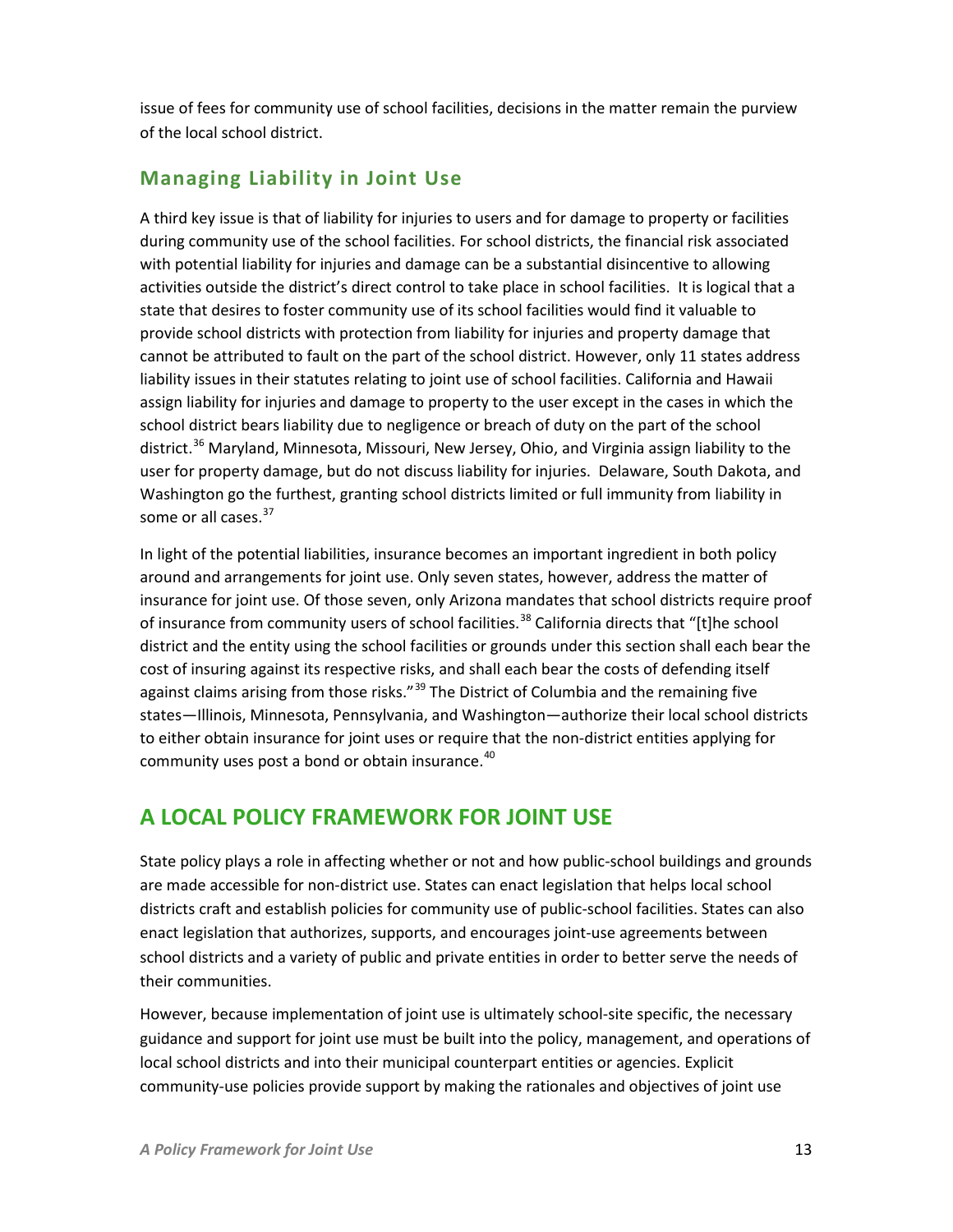clear and help establish a culture of sharing. Comprehensive district-level policies on all aspects of joint use help facilitate the appropriate, effective, and efficient maximization of use across the schools within a district. These policies must be fair, transparent, and driven by accurate fiscal data. They should also be aligned with the larger municipal planning framework. Such policy alignment can significantly enhance the value of K–12 public schools.

Community use of K–12 public schools is best supported by the following key elements, which we discuss in more depth in the next sections:

- 1. **VISION AND PRINCIPLES:** A local vision of—and guiding principles for—public schools as public spaces;
- 2. **PLANNING:** Integration of joint use into the planning processes of the school district and the related municipalities and/or county, including requirements for site-specific space planning to support joint use;
- 3. **FACILITIES:** Facilities designed to support joint use; and
- 4. **POLICY:** Policies that provide for
	- a. **GOVERNANCE:** Structures that facilitate intergovernmental, interagency, public, and private relationships for joint use;
	- b. **FUNDING:** State and local revenues (operating and capital) and expenditures aligned to support the costs of joint use;
	- c. **ADMINISTRATIVE SYSTEMS:** Local district and municipal staff and other administrative capacity to manage community input, terms, legal agreements, space planning, scheduling, and oversight of joint use; and
	- d. **COMMUNICATION:** Communication of policies, procedures, and opportunities for community use to the public and potential joint users through Web sites, outreach, and other communication media.

These tools comprise a *public-space management infrastructure* that supports the regular use of public schools as public spaces.

## <span id="page-13-0"></span>**Vision and Guiding Principles for Joint Use**

In many states, existing policy simply establishes joint use of public schools as permissible, making local action equally important to realizing full community benefit of public educational assets. As part of local planning processes, the formal adoption of a policy that includes a vision statement on facilities use by the Board of Education and the local municipal government will set a clear direction for district and municipal action. The vision statement ensures that the policy framework supports a "culture" of community use within the district, from the leadership level to the school sites. It also encourages buy-in from community stakeholders who have a vested interest in more intensive community use of public school facilities.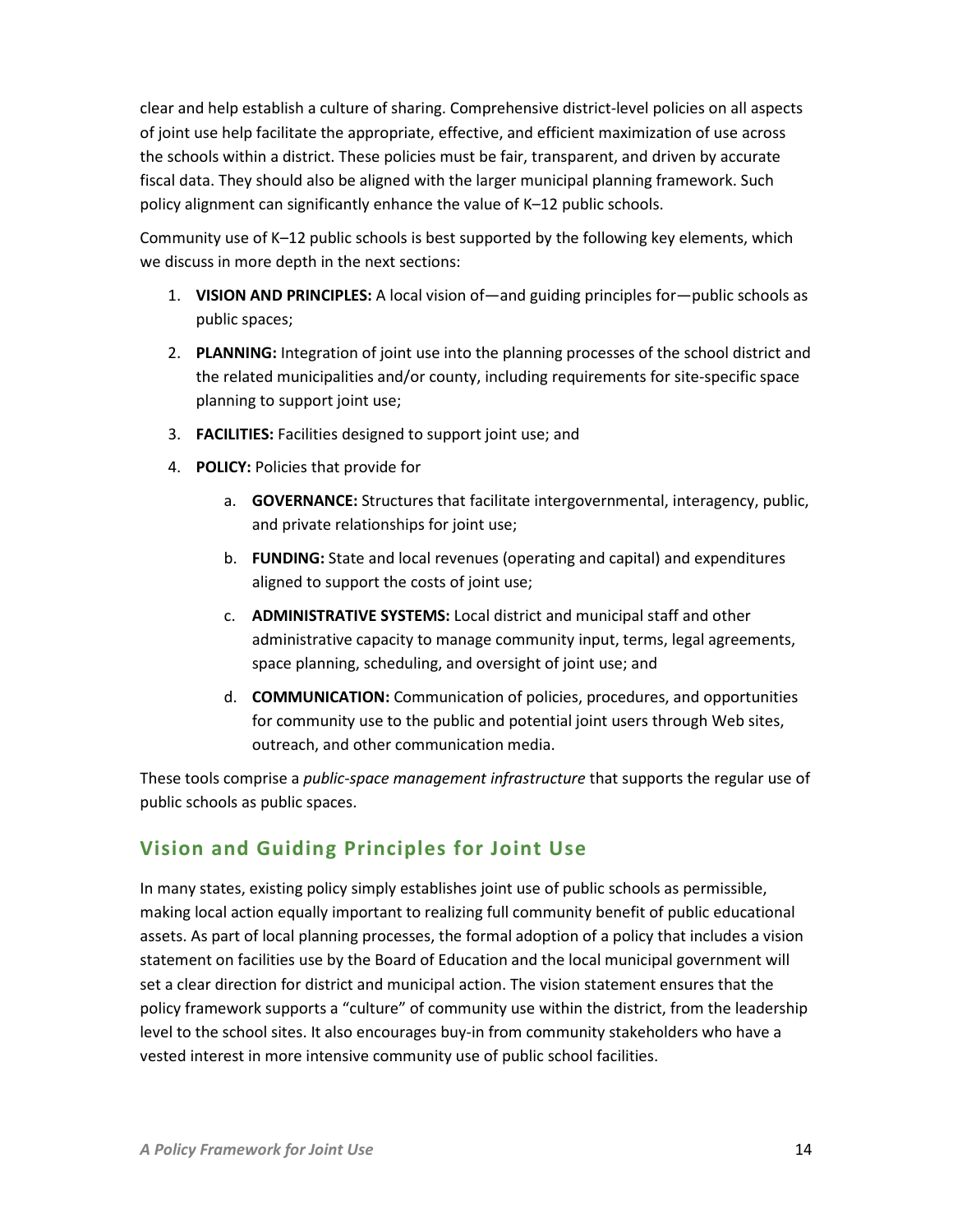In the vision statement, the school district and the municipality should clearly state their agreement on the potential benefits of community use of facilities. The vision statement should be co-constructed and shared with key partners and stakeholders who have a vested interest in community use in the district's facilities. These partners might include representatives of youth agencies; community-based organizations working with children, youth and families; civic and neighborhood organizations; local school representatives, including parent organizations; and other city departments that will be affected by joint use. Strongly recommended is that the vision statement be created and agreed upon by a local *joint-use stakeholder working group* and then a resolution in support of it be brought before the school board and municipal governing body for approval.

The *joint-use stakeholder working group* should also establish and agree upon the guiding principles that will inform the policy framework for implementation. Examples of guiding principles include the following:

- Community-use policies are clearly defined and communicated;
- Community-use policies prioritize (but are not limited to) partnerships with organizations that provide programs and services inside schools to public school students, and are aligned with the school district's goals and strategies;
- Community-use policies require that the costs associated with community use be known and shared by the partners (*e.g.*, school district, local public agencies, and/or organizations providing services/activities to public-school students on school property); and
- Community-use policies, procedures, and outcomes are consistently evaluated to ensure accountability and improvement.

One way in which community use of school facilities takes place is through community-school programs, which often engage outside entities to provide programming to students. States considering community-schools legislation should ensure that their policies address the following elements:

- The duties and responsibilities of the state board of education and the local board of education;
- The authority for jurisdictions to establish community-school advisory councils;
- The authority to employ and fund community-school coordinators;
- Joint-powers clauses that permit school districts and other governmental agencies to use their appropriated funds to collaborate (including with other public nonprofit and private agencies);
- The authority to enter into agreements and to set fees and conditions; and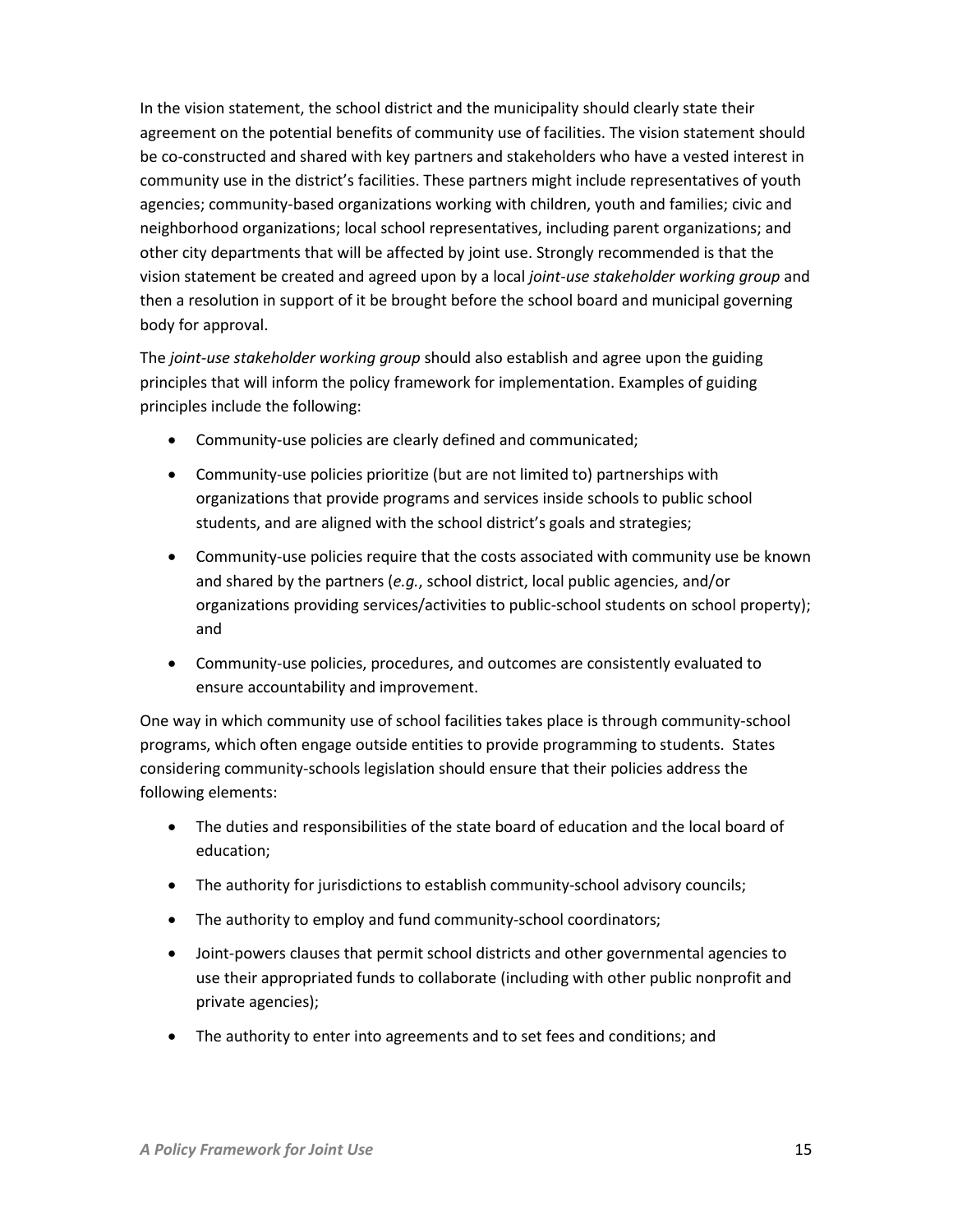• The authority to establish special funding, and/or direct funding, and/or incentives to support the planning and implementation of co-location or joint use for community school facilities.  $41$ 

## <span id="page-15-0"></span>**Planning that Integrates Communities and Schools**

The intensive use of school buildings and grounds by a variety of users, including the school district, is complex and requires ongoing collaborative planning by school districts and their partners. These entities should regularly assess community and school needs and identify where joint-use opportunities exist to meet those needs, both in existing schools and any planned schools. While the planning work ultimately happens at the local level, states can play a supporting role. The most cost-effective way states can advance joint use without overreaching their authority is to establish requirements and funding for educational and municipal planning processes that are integrated, regular, and include extensive public input. For successful joint use, the following processes should be undertaken, coordinated, and supported:

- School-District Education Master Planning
- School-District and Municipal Capital and Land-Use Planning
- School-District Maintenance Planning
- School-District and Municipal Asset-Management Planning
- Other Public-Infrastructure Planning (*e.g.*, for transportation, parks and recreation, etc.)

A few states have made progress in passing legislation aimed at aligning some of these planning processes. Florida's "concurrency" policies require intergovernmental agreements when school districts need to site new schools. [42](#page-30-30) Policies such as that of Florida can also promote ongoing joint use of school

## **Hillsborough County Public Schools and the City of Tampa, Florida**

An inter-local agreement between the school district and city for schoolfacilities planning and siting establishes the mutual importance of shared use and calls for both the school district and city to look for joint-use opportunities when planning and designing new facilities or renovating existing facilities.

buildings and grounds. In Maryland, to receive state funding, school districts must demonstrate that master facility plans were developed with local participation.<sup>[43](#page-30-31)</sup> New Jersey law requires that every school district submit its long-range facilities plan—which must be updated every five years— to the planning board(s) of the municipality or municipalities in which the district is situated, which allows for both more community input and the alignment of school-facilities planning with local master planning.<sup>[44](#page-30-32)</sup> In all three of these states, the legislation is relatively new and stakeholders report mixed results. A potential improvement to the Maryland legislation would be the addition of joint use to the regular master planning process, rather attaching it only at the capital-project level.<sup>[45](#page-30-33)</sup>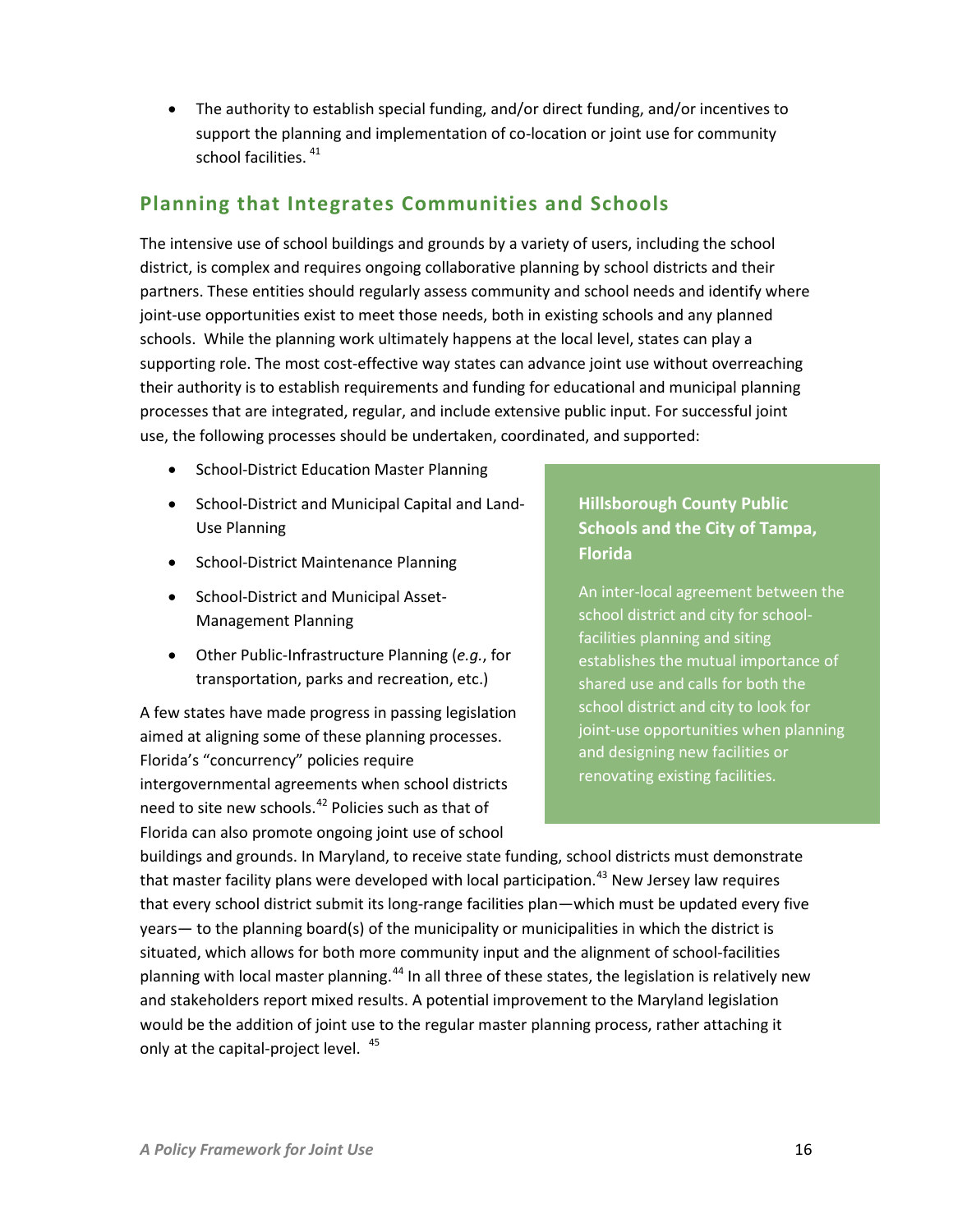# <span id="page-16-0"></span>**Facilities That Support Joint Use**

The ease with which school buildings and grounds can be shared by more users and during more of the day and the year is increased when the school facilities are designed to support joint use. Addressing the design and configuration of the facilities themselves—whether through joint development of new facilities or through minor modifications of existing facilities—pays dividends in the utility and benefits provided by the facilities.

#### *Facilities Designed, Configured, and Equipped to Support Joint-Use*

The design and condition of spaces to be shared pose difficult but important issues because they have a direct effect on how easy or how problematic it will be to support intensive joint use. It is critical that joint-use endeavors and managers engage the design process from the beginning. The complexities of joint use are best handled by a management structure and staffing that possesses and uses tools of collaboration.

The failure to include joint use as a factor in the design of a school building and its site will limit the building's ability to support the type and intensity of non-school use required by the community. School districts and communities dedicated to implementing a vision for intensive use of their public-school buildings and grounds will want to assess the utilization, design, and condition of their buildings to identify improvements that will facilitate high-quality joint use.

Nevertheless, changes to the design of a school need not be extensive to materially affect the quality and viability of joint use.<sup>[46](#page-30-34)</sup> Design modifications that assist joint use can be as simple as installing a separate storage unit; creating a controlled access point with bathrooms designated for non-school users; or installing special classroom white boards with slider sections so that what teachers write on the board during the day is not lost if the classroom is used in the evening. Utilizing synthetic turfs on school playing fields—a growing popular practice—allows for more intensive use by the school and the community; however, synthetic turf is far more expensive to install and still requires some maintenance, and therefore a good cost-benefit analysis must be undertaken.

Co-locations, either with a charter school or to support multiple public school district entities within a single building, will likely require building modifications as well. Each school may want or need a separate entrance and administrative suite. Assembly spaces—such as gymnasiums, cafeterias, and auditoriums—may be shared between the different school entities, but this intensive joint use requires ongoing support and management.

#### *Joint Development of Facilities*

Competition for capital funds to renovate and improve existing public schools to renovate and to construct new schools to address increasing enrollments is steep. As noted previously, public school districts across the board face the conundrum of limited resources and a list of projects in their capital plan that far exceed their funding capabilities. Furthermore, in most communities, other municipal agencies also have needs for land and capital projects to support their specific program requirements. Through early and collaborative land-use planning efforts, the school district and the municipal entity can jointly develop projects that utilize land and funds more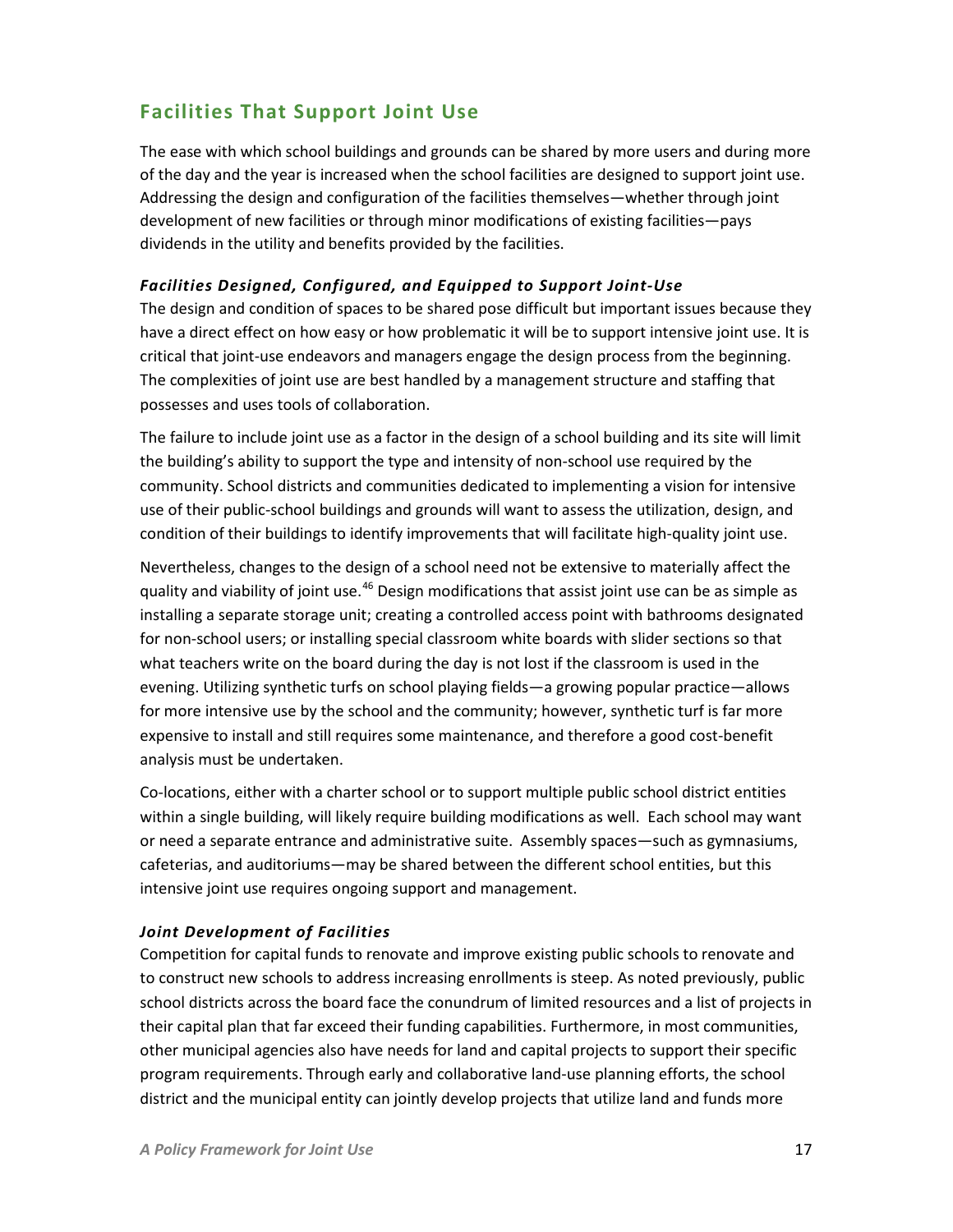efficiently and realize financial savings. Joint development can save money in the areas of siteacquisition, design, construction or renovation, operations, and maintenance. Partners interested in using school-district spaces may bring funds to the table for enhancements that will suit their needs as well as those of the school.

The most extensive state law defining a public-private partnership process is Virginia's Public-Private Education Facilities and Infrastructure Act of 2002 (PPEA). $47$  The Act has been invoked many times, and the state legislature has revised parts of it in response to lessons learned from early projects.<sup>[48](#page-30-36)</sup>

# <span id="page-17-0"></span>**Policy Components for Joint Use**

## <span id="page-17-1"></span>**Governance Structures that Facilitate Joint Use**

Joint use entails integrated planning, honest community processes, and ongoing management, coordination, communication, and cooperation among partnering entities who, at best, may have little or no history of working together or who, at worst, may have competing interests, little trust, and adversarial relationships. Using public schools more intensely requires incentives and structures that facilitate collaboration, cooperation, and trust among diverse entities — school district, municipality, county, civic

## Joint Development: Camino Nuevo Charter Academy, Los Angeles, CA

This PK-8 school was developed on the site of a former mini-mall in MacArthur Park, one of LA's poorest and most densely populated neighborhoods. In addition to after school and enrichment programs organized in partnership with LA nonprofit organizations, Camino Nuevo offers parent workshops and health services to a community where nearly half of adults are uninsured.

[Source: 2008 Richard W. Riley Award: Community Learning Centers for the 21<sup>st</sup> Century, American Architectural Foundation]

groups, community members, and other public and private organizations (which may also include local public charter schools). New approaches to local school governance that support joint use include forming special-purpose entities and agreements, establishing commissions and task forces, and the consolidation of control.

#### *Special-Purpose Entities*

A number of localities have determined that an entity other than the local school district can best facilitate joint use of the school district's facilities. In Montgomery County, Maryland, the county government created an interagency policy board and an administrative unit to govern the community use of public schools and other public facilities.<sup>[49](#page-30-37)</sup> Montgomery County's Interagency Coordinating Board for Community Use of Public Facilities (ICB) includes representation from the county council, the county executive, the board of education, the county planning board, the local school-district, the community college, and the local school-administrators' union, as well as citizen representatives.<sup>[50](#page-30-38)</sup> The ICB approves the policies and procedures for community use of public facilities by agencies and nonprofit organizations, including commercial/business enterprises and citizens' organizations from within or outside the county that desire to use school facilities. The Office of Community Use of Public Facilities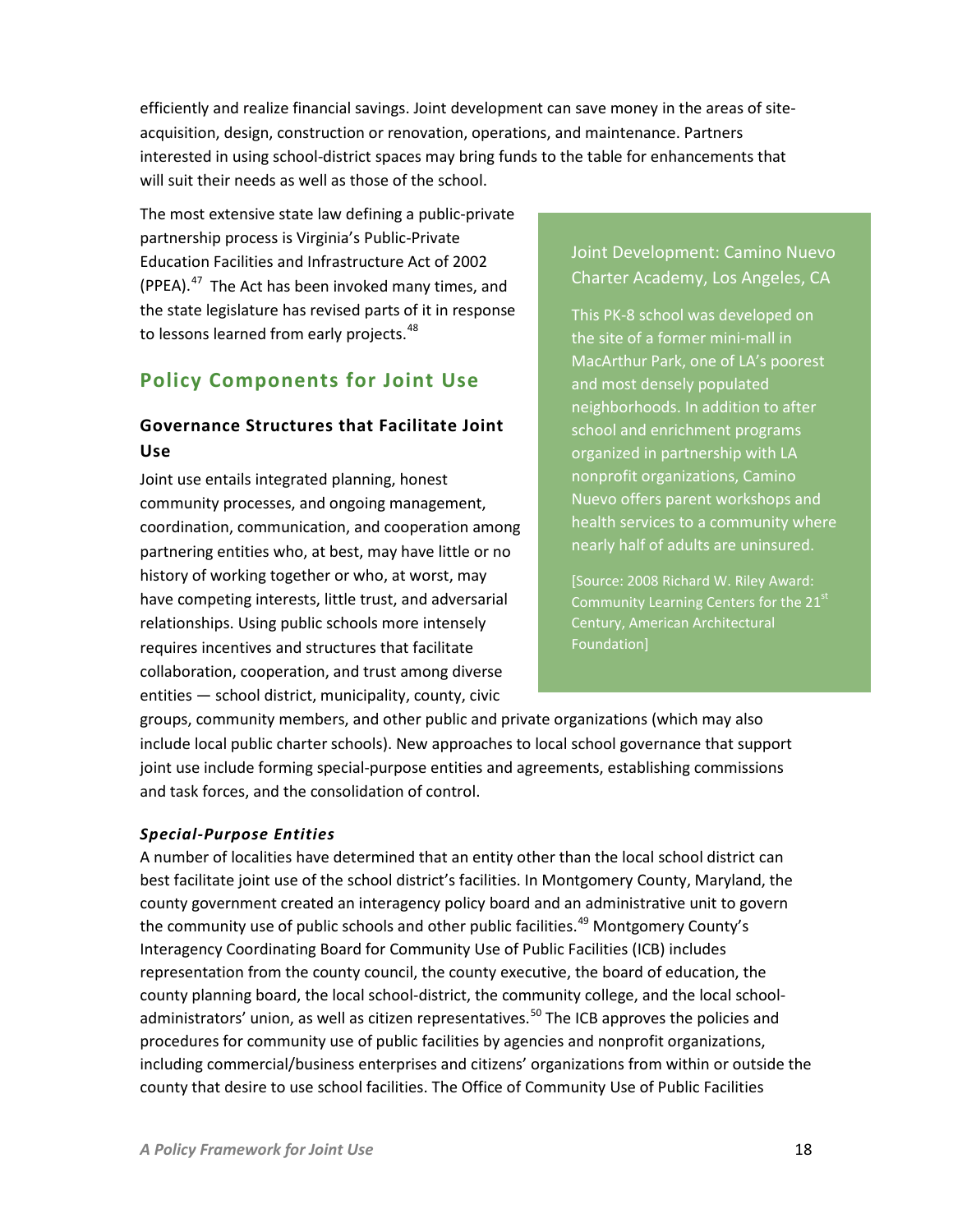(CUPF), which reports to the ICB, administers the program, including scheduling community use of facilities and collecting fees.<sup>[51](#page-30-4)</sup>

#### *Inter-Governmental Agreements*

State legislation has also been used to enable individual special projects through what is known as a *joint-powers act*. A joint-powers act permits governmental agencies to enter into agreements, set fees, conditions, and combine funds and protect them for a special purpose. Special-purpose authorities and joint-powers agreements provide a structure for joint use between school districts and other public entities such as libraries, parks, senior centers, health clinics and public charter schools.

In addition to new entities, municipalities and/or school districts have also created new individual positions for improving collaborative planning and management of joint-use and joint-development projects. Offices of community partnerships, deputy mayor positions for education and families, and other such positions have been emerging in municipal government and school districts throughout the country.

#### *2x2 Committees*

A relatively simple yet productive approach to fostering joint use is establishing a regular 2x2 committee. Typically, this is a formal or informal group consisting of the mayor, school superintendent, city manager, school board and/or city council members that meet regularly to discuss city-school. Often, this is an informal group of two municipal leaders and two school district leaders (hence the name) that meets for lunch monthly to discuss overlapping issues.

#### *Mayoral Control*

A more extreme example can be seen in recent consolidations of control over school districts by mayors in selected jurisdictions across the country, including Boston, Washington, D.C., Chicago, and New York City. This approach largely grants mayoral control over educational matters and—putting the strong debates over this approach aside—may be a mechanism for increasing joint use. In theory, consolidating control eliminates some of the barriers to program and facility collaboration between city agencies and the school district. However, a complete study and outcomes evaluation of mayoral control has not yet been

### **Formalizing Joint Use: San Marcos, CA**

After years of casually sharing fields, parks, and other facilities, city and San Marcos Unified School District officials decided to formalize the arrangements. With the city's community services director and the school district's executive director of facilities, a joint use agreement covering all shared sites, including baseball fields at just about every local elementary school; and a pool and baseball, softball, and soccer fields at several city parks, was developed. . The joint use agreement lays out who gets to use what when, who will be responsible for everything from maintenance to insurance, the types of activities allowed on the properties, and how those activities will be scheduled.

[Source: Andrea Moss. 7 March 2009. San Marcos City, School District Working on Joint –Use Agreement for Shared Facilities. *North County Times.*]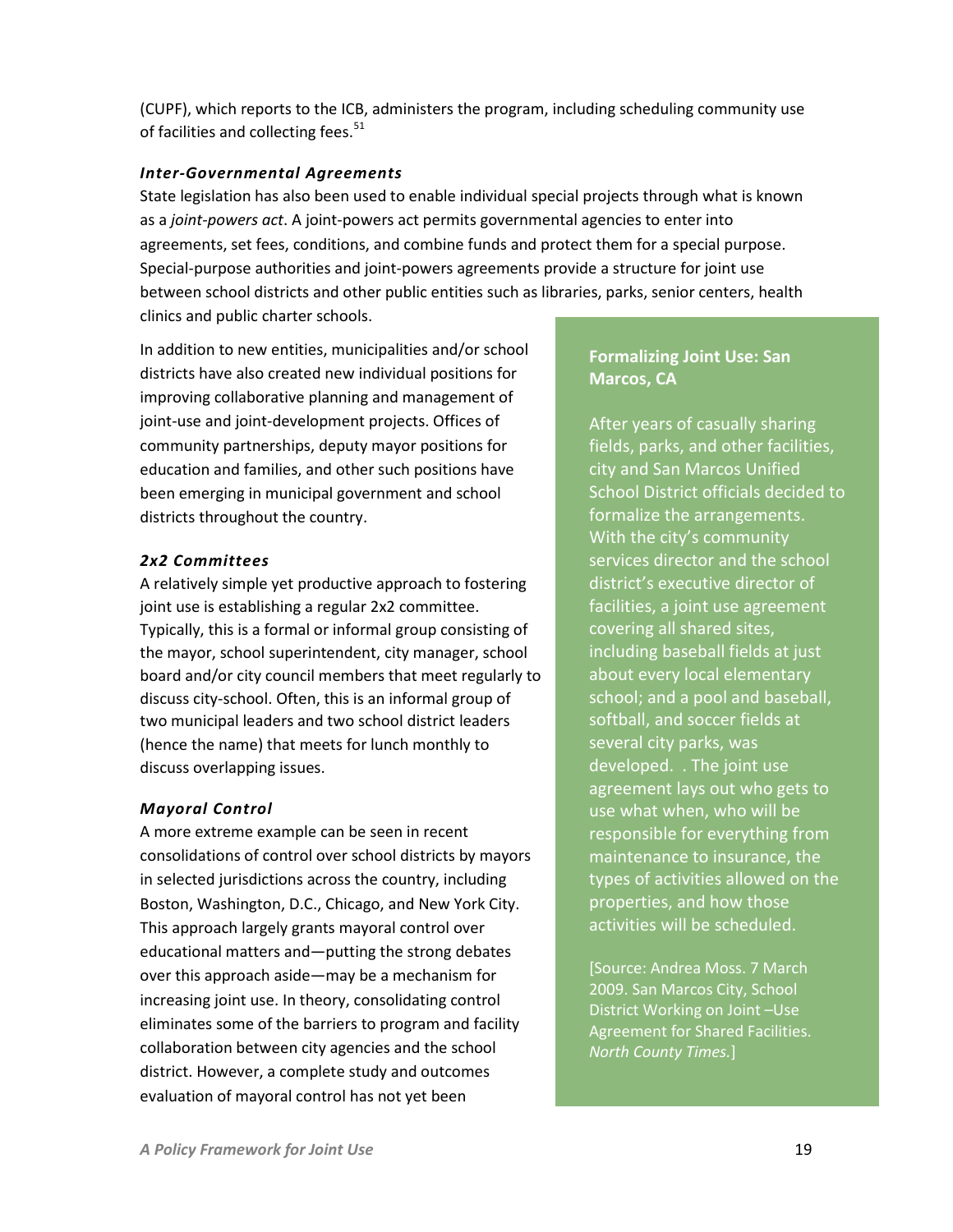conducted to adequately assess its potential impact on joint use. A 2005 study by 21CSF and the Brookings Institution found that when there is strong leadership at the mayoral and superintendent levels, complex collaborative projects are possible, particularly those associated with joint development. The same study also found that, without explicit leadership for greater collaboration, municipal and school district systems and structures failed to support program and capital coordination. The findings of this preliminary review found joint use in communities with and without mayoral control, and found that centralizing executive power did not in and of itself create greater collaboration.<sup>52</sup> These findings suggest that the challenges associated with interagency collaboration appear to be as powerful as those associated with intergovernmental collaboration.

#### *Commissions and Task Forces*

In some cases, the problem of inadequate governmental structure and practices supportive of joint use is addressed through joint task forces or commissions. For instance, in 2009, the Illinois General Assembly unanimously voted to establish a task force on Chicago public-school facilities planning. The task force was specifically charged with establishing the policy framework for addressing issues associated with the opening, closing, consolidation, and use of Chicago public schools, as well as for setting school-district capital projects.<sup>[53](#page-30-40)</sup> The passion that fueled the support of this task force was provoked by a school closing plan in Chicago.

Chicago is not alone in its struggle with public-facilities asset management. As noted earlier, the mayoral control structure does not, by definition, advance a vision of public schools as public space. It also does not necessarily produce integrated planning for joint use of neighborhood and community centered schools; community and local school stakeholders need the power of an overarching governing body to help facilitate and mediate the concerns of the disparate parties of school district, community, municipal planners, developers, and local school parents and staff. For these reasons, the State of Illinois established a legislative task force to help develop a master-plan process that will recommend better policy for major decisions about Chicago public-school facilities. The state legislature became involved in part because Chicago parents and teachers felt that, with the mayoral control arrangement, there was not an independent body with the authority to bring affected stakeholders together to participate in the planning and decision-making process.

In 1995, a joint resolution promoting joint use of public facilities was adopted by the Mecklenburg County, N.C. Board of Commissioners, Charlotte City Council, the Charlotte-Mecklenburg Board of Education, the local community college board, and the county library board. The resolution established the multiagency Joint Use Task Force, <sup>[54](#page-30-7)</sup> which meets monthly and has representation from two dozen agencies (including transportation, stormwater, parks and recreation, and fire agencies), as well as nonprofit organizations. The Task Force's purpose is to align public capital investment in the region for "win-wins," including reduced facilitydevelopment costs and reduced operation costs, and to create superior environments for the community. As a result, many dozens of joint-use facility arrangements are in effect in the county and more than a dozen joint-use projects have been completed, including co-locating a new elementary school next to a new transit park-and-ride structure (the roof of the parking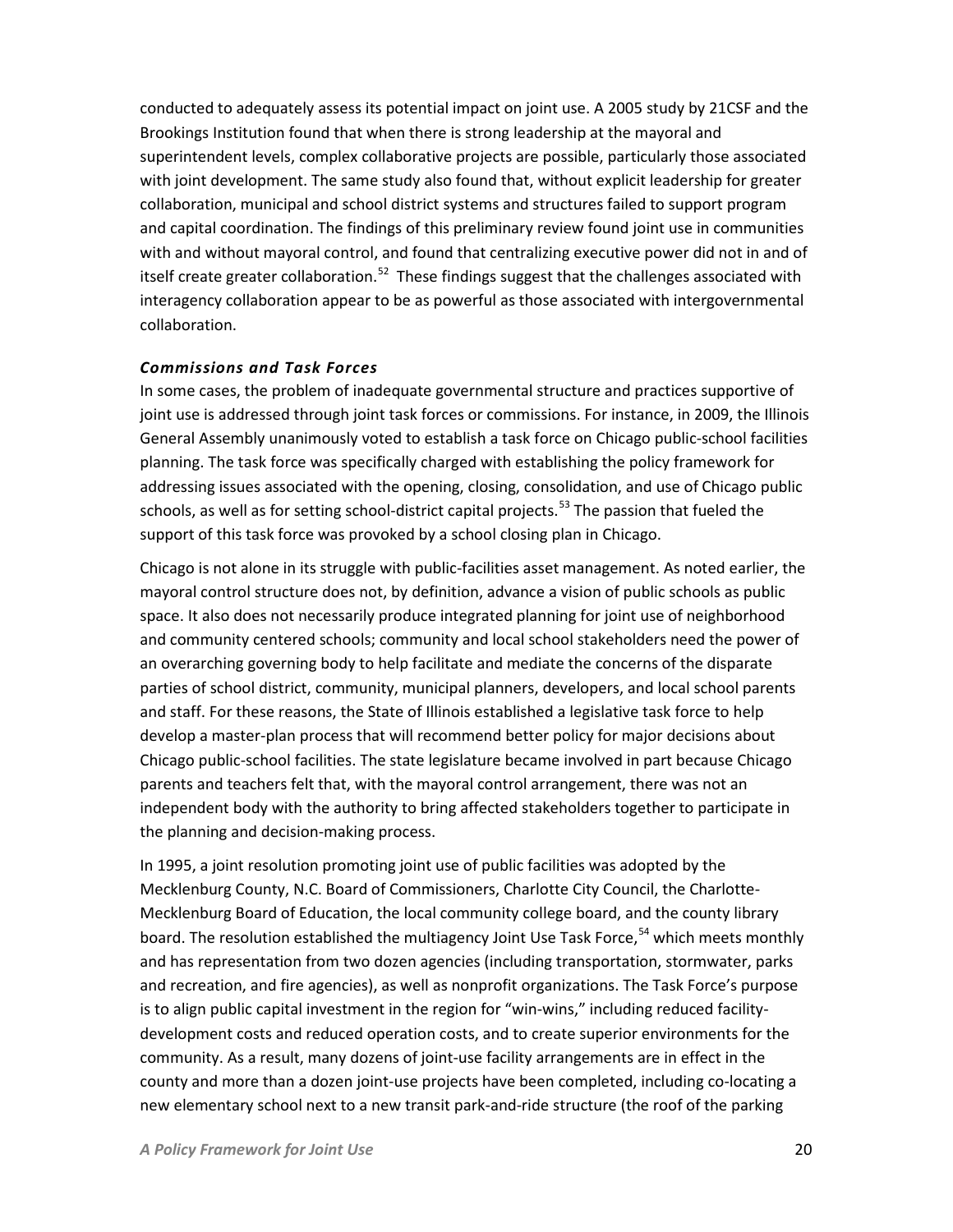structure is the school's playfield); Ballantyne Park, which includes a new elementary school, middle school, fire station, YMCA, and library; multiple joint-use schools and community recreation centers (one of which also houses a stormwater-retention facility); multiple colocated joint-use schools and parks; and multiple joint-use school and library facilities. Moreover, a mandatory referral process requires that the task force review any proposed public purchases of property or transfers of property and make recommendations to the governing bodies. The task force formally brings together the various public agencies that make capital investments in the county and explores what joint-use opportunities are possible given each organization's plans. Through the adoption of the Joint Resolution, the agencies formally recognized that joint use brings cost savings and that long-range facility planning must be undertaken in a coordinated fashion.

### <span id="page-20-0"></span>**Adequate Facilities Funding**

One of the primary obstacles limiting joint use is the lack of sufficient operating and capital funding to cover such use. The costs of more intensive use of public school facilities include: additional custodial materials and staff time; increased security costs and equipment; additional utility costs; and extended hours for principals or other supervisory personnel. Intensifying the use of facilities also has capital-funding implications, and school districts typically face severe capital-funding shortfalls and have long lists of unfunded maintenance needs. The ongoing capital costs for school districts—such as emergency replacements, capital renewals, and new construction—mean that making building modifications or improvements explicitly to support joint use often becomes a low priority. This is often the case even when design modifications would enable more intensive shared use and potentially provide some cost recovery for the school district.

### *Understanding Facility Requirements, Costs, and Utilization*

To responsibly manage the operating and capital budgets associated with joint use, a school district must know

- 1) the cost of providing public school buildings and grounds that are healthy, safe, wellmaintained and designed for optimal education and community use;
- 2) the annual operational, utilities, and capital-investment costs of its public-school buildings and grounds by school as well as system-wide;
- 3) what sources and amounts of revenue are currently collected from non-district users; and
- 4) the number, type, and terms of current non-district users of district facilities.

With this information, the school district can begin to strategically approach its joint-use policies and procedures. This might entail structuring use fees and pursuing an intergovernmental agreement that would increase revenues and offset the costs of intensifying the use of buildings and grounds. The school district might also develop capital needs that can be taken to voters in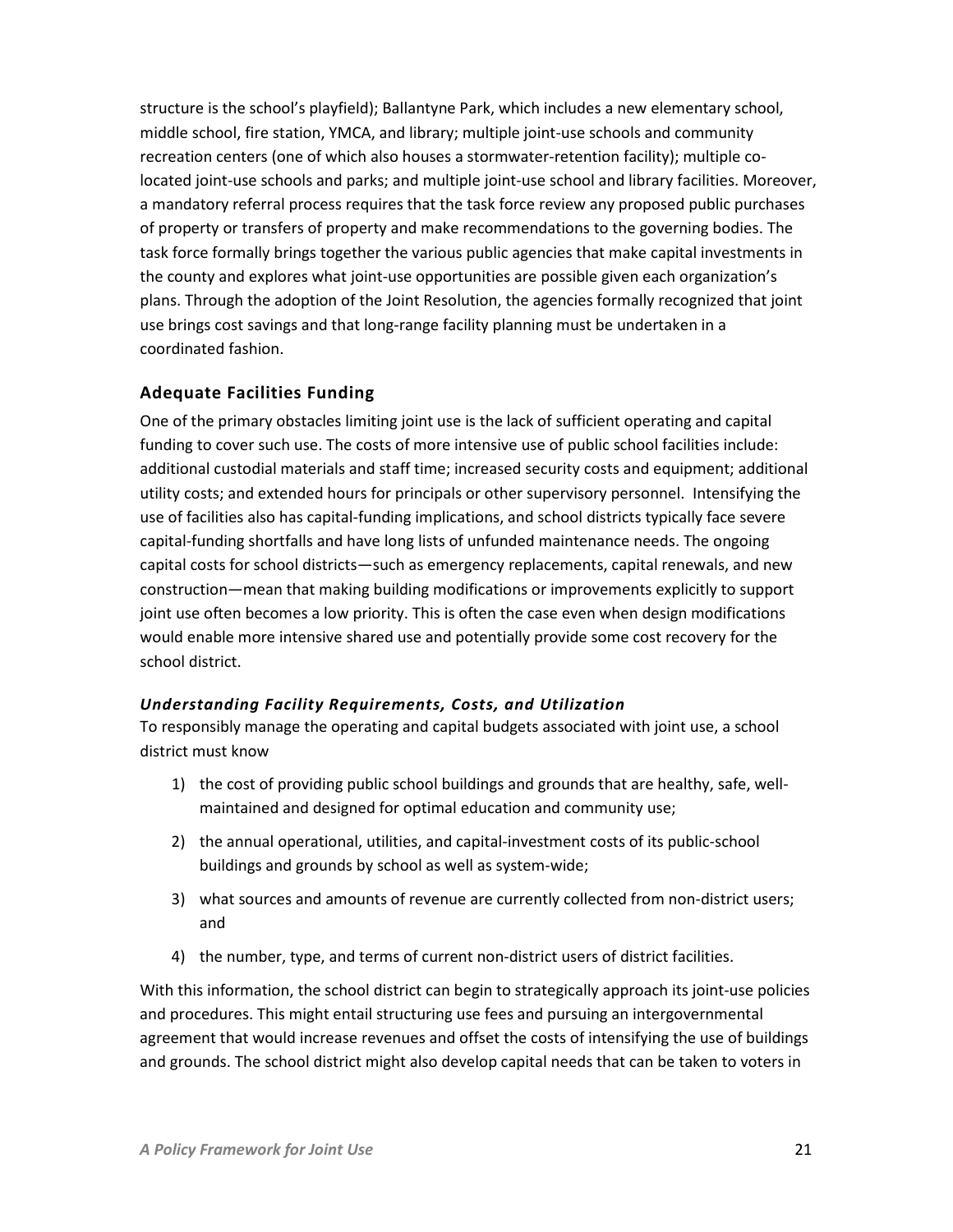bond referenda for building improvements or construction that would provide better learning environments *and* support community use of public schools.

School districts should also determine policies to govern the use of revenue from community use permits, leases, or other agreements. In some school districts, these revenues go directly back into supporting community use. Revenues can be placed in a protected fund for operating the asset management office and for maintaining and repairing schools. Because of the extra work associated with sharing space, the school district may consider structuring incentives for individual school sites to encourage community use; these could include directing a percentage of use-permit revenues back to the host school sites for facilities-related expenses or to support a discretionary fund for student activities.

#### *Charging for Community Use of Public Schools: Joint-Use Fees*

Charging fees for joint use of school facilities (either through use permits or short- or long-term leases) can both 1) ensure that the costs of the various uses are borne by the users and 2) benefit the annual operating budgets of school districts.

For a school district and a school to properly allocate the costs of community use and set appropriate use fees, the district must calculate the expenses and costs connected with both the facilities being used and the administrative activities that are directly attributable to the community use. The district must then create a fee structure that takes into account the characteristics of both the facilities and the users. Implementing a fee structure enables the school district to align its fees with its priorities and its actual costs. To do so, school districts should use a multi-tiered fee structure that fairly assesses fees based on the types of users. For example, the school district may charge less (or nothing at all) for organizations providing programs or services to its students but charge more for community users (individuals, nonprofit organizations, private groups) that do not directly serve its students or align with the district's priorities, and an even higher amount for entities that charge fees for community members to participate in their programs.

In addition, staff of the community-planning and asset-management offices and the school must maintain accurate records on the terms of use and lease agreements, the spaces used, the fees paid, and the programs and services provided. This information should be stored and made accessible to the public. Applications and forms must be in formats that support viewing, completing, and submitting online.

Another approach to charging for community use and raising revenue is to set fees based on the level of demand for and the quality of spaces and their location. Fees for high-demand, highquality specialized spaces can be higher than for generic school-facility space. However, care must be taken with this type of approach so that low-wealth communities, groups, and/or organizations are not priced out of access to public space. Informed administration of these spaces ensures that equity concerns are addressed.

If a system of charging is based on cost and demand, and is adjusted to align with district priorities as well as other mitigating factors, then there must be a clear method to assign users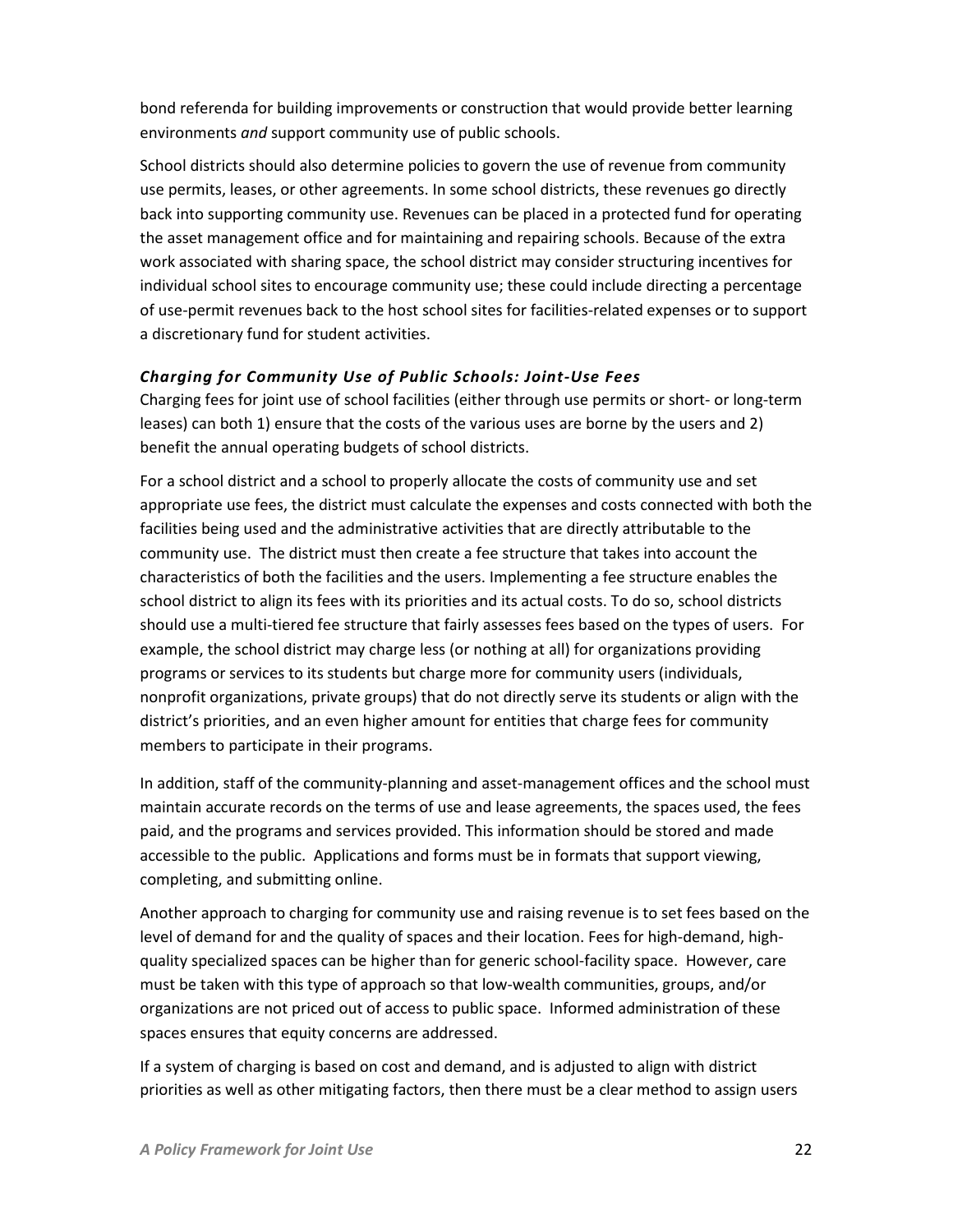to the various cost tiers. The assignment process should be documented; transparent; enforced; and communicated publicly; additionally, there must be a procedure for resolving disputes regarding facilities use.

In the case of co-location—either with a public charter school or other municipal agency—the terms for joint use of space will be quite distinct from those for other community uses. For instance, a public charter school is likely to be using significantly more building space and for a much longer and more regular period of time than a non-profit running an after-school enrichment program. As a more permanent entity using the school building, a co-located charter school will likely negotiate a multi-year lease with the school district rather than be charged an annual or hourly fee as other users might be. By leasing space to a charter school through a co-location agreement, school districts are able to capture rent dollars that would otherwise be paid to the private real-estate market.

To help school districts assess their facility-related expenses and to aid in the creation of transparent and fair fees that are aligned with school district priorities, 21CSF has created a School Facilities Cost Calculator: A Joint-Use Tool for Fair Fees (available at [http://www.bestschoolfacilities.org/jointusecalc/index.php.](http://www.bestschoolfacilities.org/jointusecalc/index.php)



The regulatory parameters within which school districts may set and charge fees for community use of school facilities are an appropriate area for state legislation. However, even with regulatory guidance from the state, how fee levels are set and how they are applied to various user types will need to be clearly defined in local policy.

#### *Linking Non-District Use to the District's Mission*

One approach to setting fees is that which is being developed by San Francisco Unified School District (SFUSD). SFUSD is beginning to seek ways to align the work of the non-profit providers using their facilities to the school district's own mission, priorities, and initiatives. In SFUSD, the determination as to whether or not a joint user pays a fee is based on how well the programs and/or services provided by the joint user support the school district's strategic plan. As part of this process, the city's Department of Children, Youth and Their Families (DCYF) is working with CBOs and SFUSD to develop a method to assess the quality and impact of CBO programs and services for students.<sup>[55](#page-30-8)</sup> Such a strategy of using program-outcome assessments to establish facilities-use fees is a complex addition to an already challenging set of relationships and agreements. But, at the least, it holds providers accountable and helps promote more relevant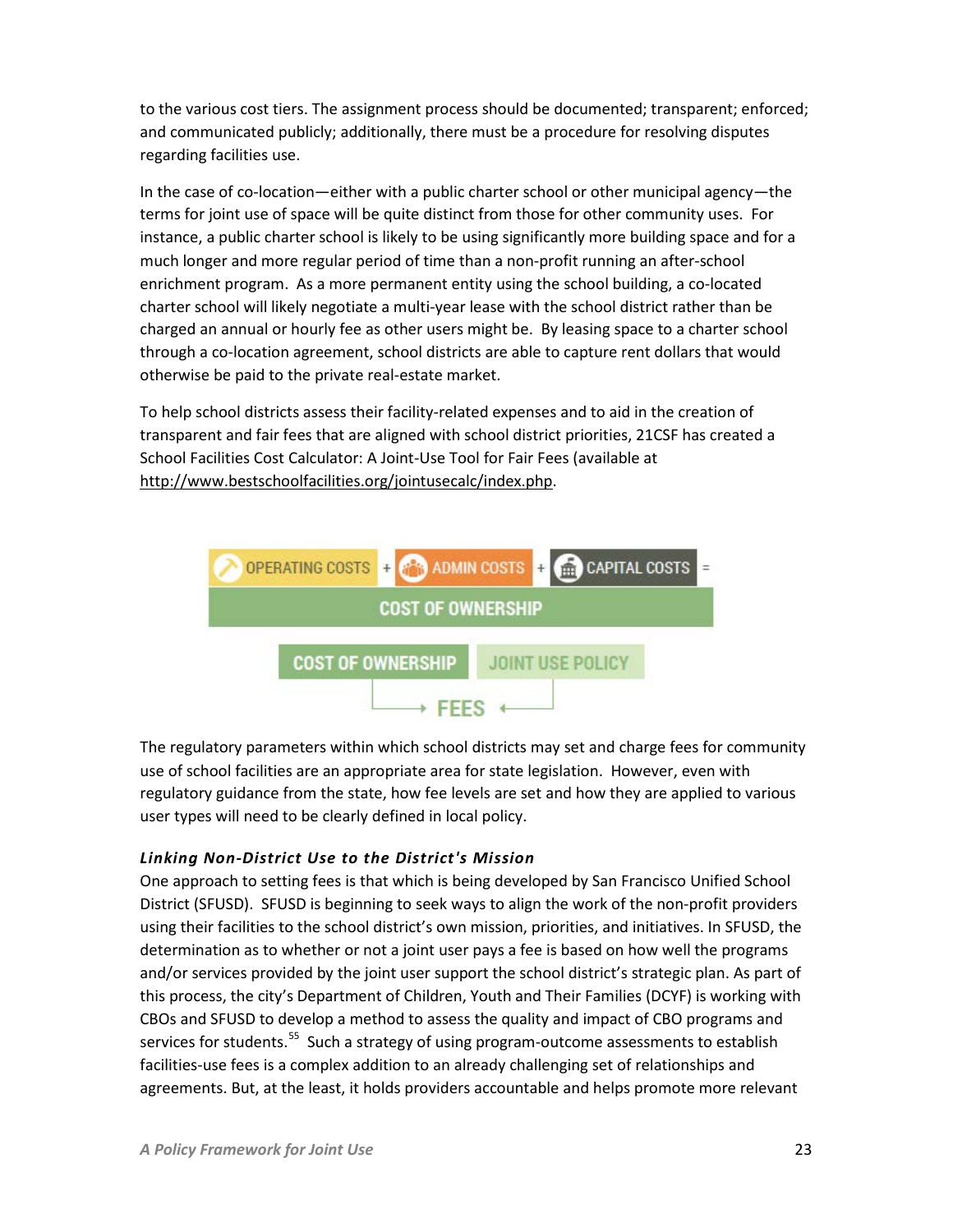services for students. In this way, external program providers are "earning" a waiver or reduction of facilities-use fees by offering high-quality support services and programs for the district's students. The partners in San Francisco hope to link uses, fee rates, and service and/or program outcomes with the goal of ensuring that the community use is in fact expanding youth access to services, programs, and supports for success in school and life and closing the achievement gap in the city's schools.

#### <span id="page-23-0"></span>**Administrative Systems for Joint Use**

Local school district and municipal guidelines, policies, and procedures for an effective and intensive community-use program must be accompanied by appropriate management structures and staffing. One of the major roles of management is negotiating the relations among and interests of the various stakeholders in joint use, a complex endeavor that requires sensitive decision making. It is essential that all joint-use projects work in accordance with the primary mission of public-school districts—that is, to educate children and youth in the community. This mission is demanding and variable in its space and schedule needs, and it requires an especially conservative approach to security on the part of school districts, which are responsible for the safety of students during the school day.

#### *Management and Staffing*

Implementing the vision and principles of a community dedicated to "*facilities … used to their fullest extent to meet the varied educational, cultural, and recreational needs of our community"* requires management structures and appropriate staff. Ideally, a communityplanning and asset-management office should be established to manage the community-use program. The office should not require additional school district funds to support it, but rather should be funded through community-use revenues. $^{56}$  $^{56}$  $^{56}$ 

If the office is part of the school district rather than the municipal or county government, the unit's director should report directly to the superintendent and work

#### **District Obstacles to Joint Use**

A 2008 *SchoolDude.com survey* of 450 school district officials found that obstacles to recovering costs from joint-use were:

- **41%** No knowledge of how much to charge
- **38%** No automated scheduling solution
- **32%** No knowledge of how to get faculty/staff to embrace a new system and/or process
- **30%** Not sure where control of the process belongs
- **28%** No process in place
- **24%** Don't know how to introduce a new process system-wide
- **14%** No knowledge of how to invoice
- **12%** No school-board support

[Source: SchoolDude. 2008. A White Paper Examining the Successful Implementation of Cost Recovery Programs in our Schools.]

closely with the principals at the local schools. This "deputy superintendent for community planning and asset management" should be placed at the same level as the chief facilities officer within the school district's organizational chart. This person should maintain close communication with the chief financial officer and the executive responsible for student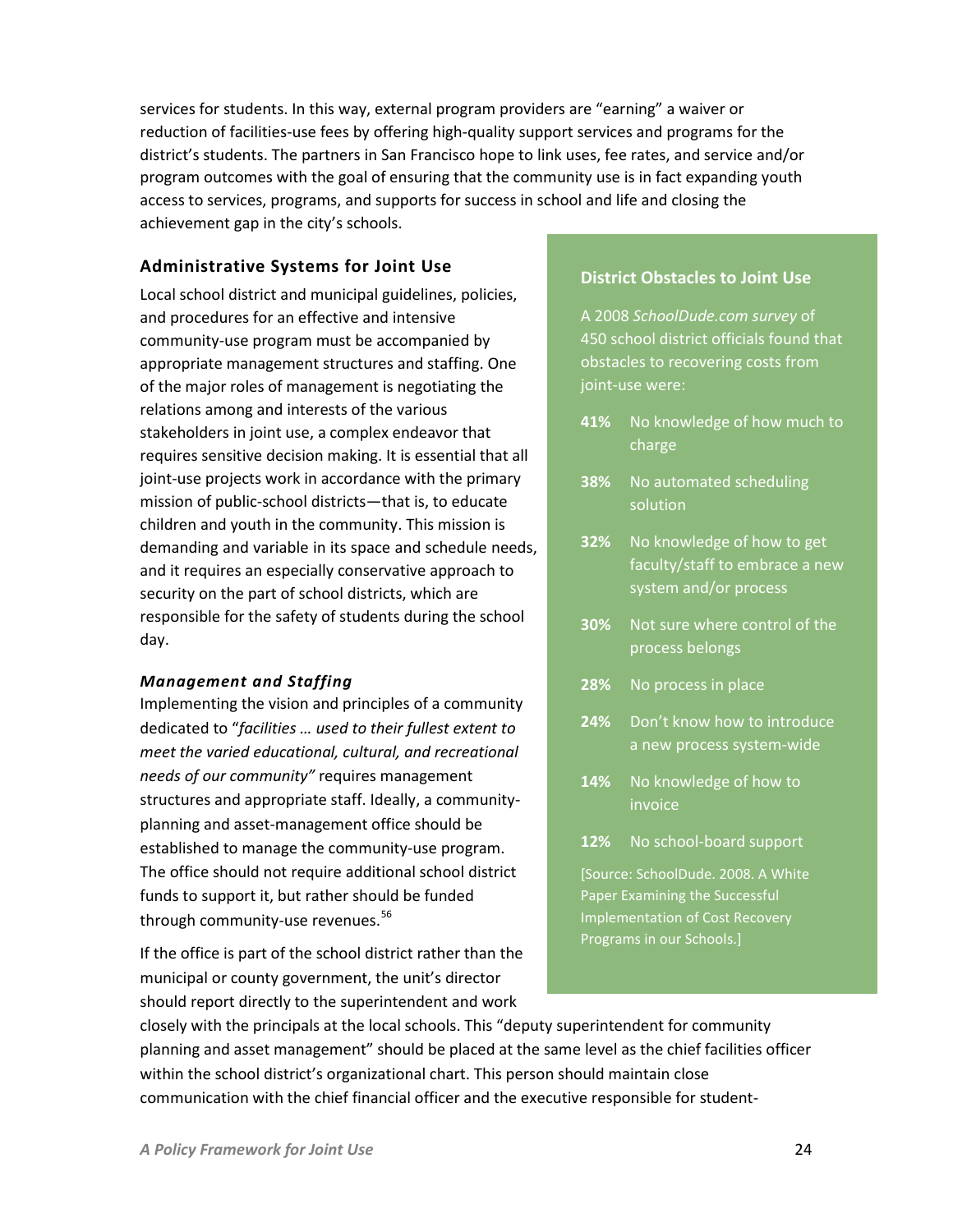support programming and services. In addition, this position should maintain formal communication with the municipal and other public agencies that may be able to use publicschool spaces for the delivery of services. The director should have some real-estate management and development experience, as well as familiarity with nonprofit providers, other local governmental agencies, and community-engagement processes. Additional responsibilities of this office include having the ability to do some limited negotiation on terms of long-term leases; as well as using private real-estate advisors and consultants for its own legal support for drafting and reviewing memoranda of understanding, use permits, lease agreements, liability terms, and interagency agreements with other city or county agencies, as well as legislative modifications needed for policy guidelines.

In addition to legal capacity, the community-planning and asset-management office must retain the authority to support school principals with limited space planning. Principals will need district-level guidance and support to schedule uses and communicate with community users. These functions ensure that space is optimized for community use and that the staffs of each school understand and embrace such use.

#### *Guidelines and Procedures for Schools*

Informed and prepared school principals, custodians, and security personnel are crucial to a high-quality system of joint use. School districts should develop a *Local-School Guide to Joint Use*. This document will align with the district's community-use policies and procedures and serve to consistently communicate the district's vision, policy, and procedures to school principals and local-school personnel. Principals, in particular, play a major role in promoting, supporting, or discouraging community use and need clear guidance on their roles and responsibilities with regard to community use of their schools. The handbook further helps minimize the reported inconsistencies in non-school users experience from school to school. Handbooks typically include descriptions of the following:

- The benefits of community use of school facilities, with particular attention paid to the role of non-profits (or community-based organizations) as providers of student programs;
- School-board policies, commitment, and intent;
- The role of the principal in community use;
- The role of school-district offices in support of site-level staff;
- The responsibilities of users and program providers;
- Criteria for principals' approvals and denials of use permits; and
- Criteria for principals' decisions on whether to require security guards as a condition of granting a use permit.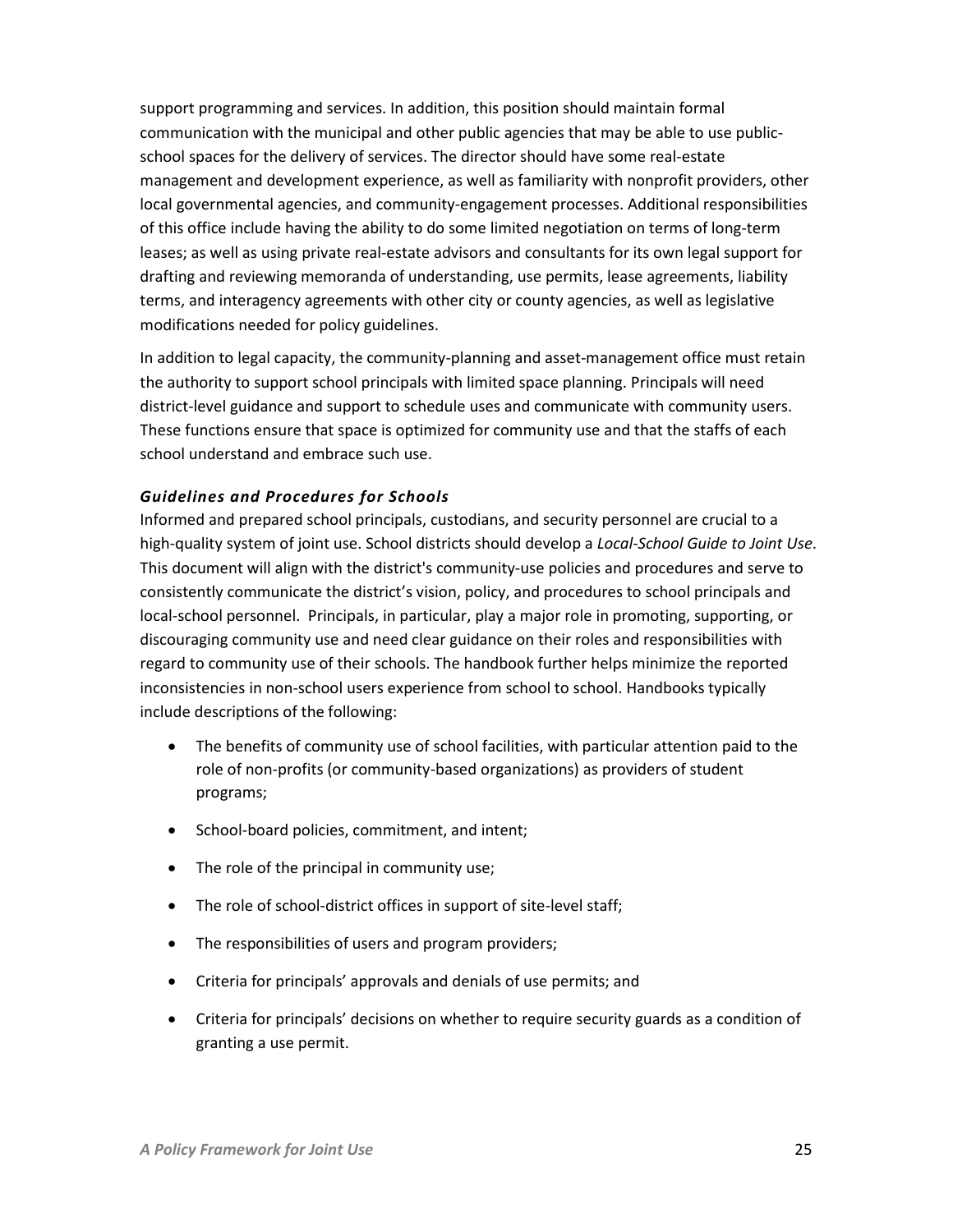Published guidelines and documents should contain basic information about the school program, buildings, and grounds so that prospective users are familiar with the school, its location and layout, and the condition of its facilities.

## <span id="page-25-0"></span>**Communications in Support of Joint Use**

For a school district and a community to take full advantage of the benefits and savings that can flow from vibrant community use of school facilities, the public must have access to information about joint use. The administrative unit must communicate the joint-use policies, procedures, and opportunities to the public and potential joint users through Web sites, outreach, and other communication media. Central to this effort is the maintenance of a website that does the following:

- Welcomes the community and conveys the vision and guiding principles;
- Makes available all policies, requirements (including those pertaining to insurance if applicable), guidelines, and recommendations;
- Provides tools and resources to support school administrators in their duties as well as community users; and
- Provides transparent explanations of fees, user categories, and the prioritization of user types.

The website should also provide a map and descriptions of all sites and facilities open to community use as well as a calendar and/or schedule of availability. In addition, many public entities are moving to online registration and reservation systems. Online scheduling tools save time and help match non-district users with their preferred school sites and times. Contentmanagement systems with web interfaces can enable applicants to request permits; help analyze permit applications and demand; and track users and permits. Technology helps streamline, market, and coordinate joint-use activities. A useful example is the information provided by the public-school management partnership of Montgomery County, Maryland Public Schools and Montgomery County.<sup>[57](#page-30-42)</sup>

Although the Internet is an important outlet (and perhaps the primary one today) for the dissemination of information to the public, print versions should also be made available. And, in both cases, the information about policies and procedures describing access to public school buildings and grounds must be clearly and consistently written and translated into the languages other than English that are spoken by substantial numbers of people in the community.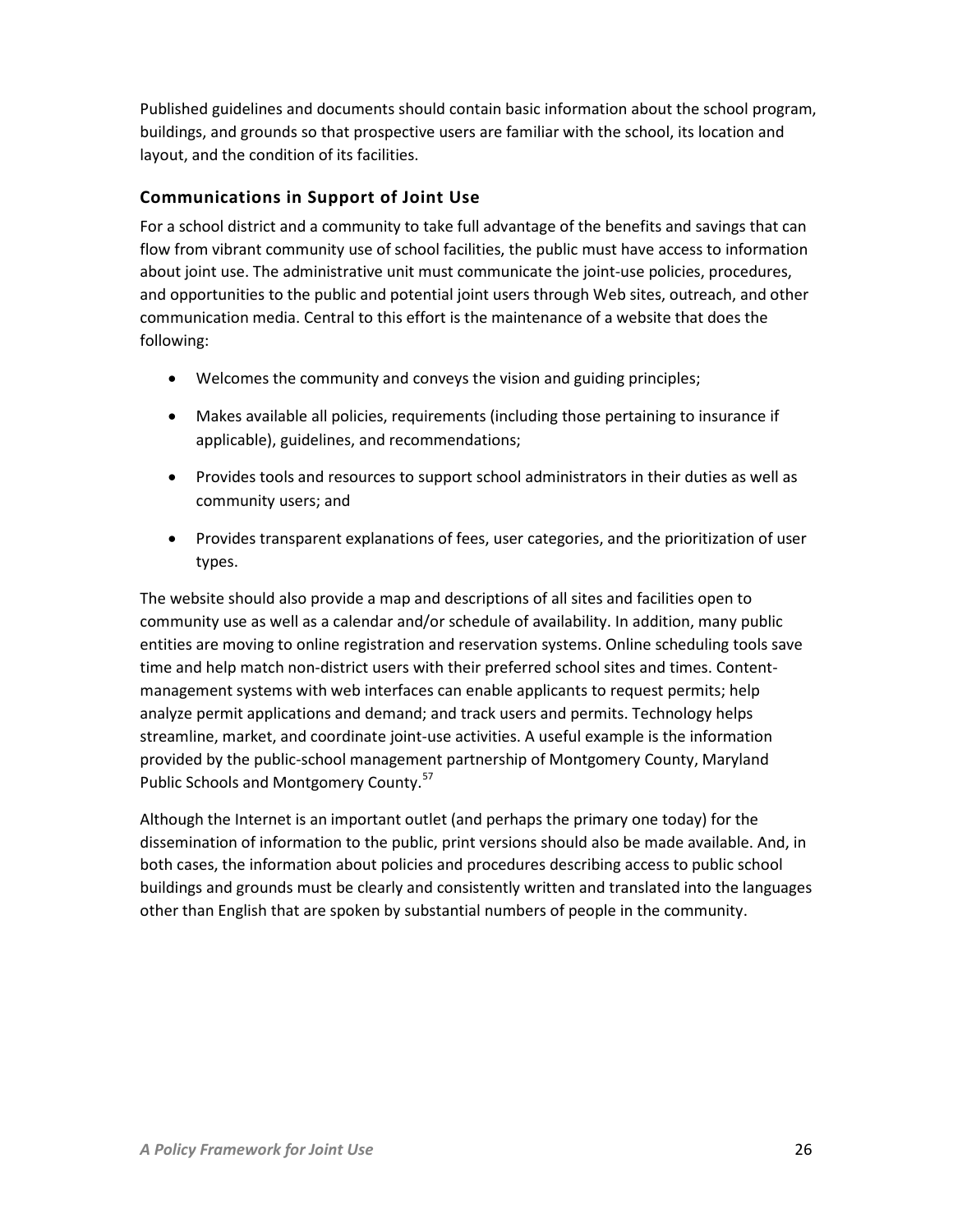# <span id="page-26-0"></span>**OTHER RESOURCES**

This policy paper is part of a set of materials developed by 21CSF and CC&S for school-district practitioners and policymakers charged with implementing and sustaining joint use and for public or private entities who are interested in the joint use of public-school buildings and grounds. The materials include the following:

- *Joint Use of Public Schools: A Framework for a New Social Contract*—a concept paper that defines joint use and illuminates its benefits and challenges;
- *Partnerships for Joint Use: Expanding the Use of Public School Infrastructure to Benefit Students and Communities*—a research paper presenting case studies of joint use and joint development;
- A catalog and analysis of state-level K–12 school-facilities policies and expenditures, available online at [http://www.Bestfacilities.org;](http://www.bestfacilities.org/) and
- A School Facilities Cost Calculator tool for computing the real costs of owning and operating public-school facilities, available in web-based and Excel versions at [http://www.BestFacilities.org.](http://www.bestfacilities.org/)

Please also visit [www.21csf.org](http://www.21csf.org/) and [www.citiesandschools.berkeley.edu](http://www.citiesandschools.berkeley.edu/) for information on these and other resources and tools related to the planning, policy, and management of publicschool facilities.

# <span id="page-26-1"></span>**ACKNOWLEDGMENTS**

**Acknowledgments:** We wish to thank the many individuals from across North America who provided insightful suggestions to the policy framework of this report. We are also very grateful to Marni Allen, Ariel Bierbaum, Alex Donahue, Jason Franklin, Jordan Klein, Carrie McDade, Deborah McKoy, Amanda Navarro, and members of the national BEST (Building Educational Success Together) collaborative. Our thanks also go to Doug Coronado of the Witkin State Law Library of California for his assistance in tracking down the origins of California's Civic Center Act.

Development of these materials have been made possible by support from the Healthy Eating Active Living Convergence Partnership, a collaboration of funders sharing the goal of changing policies and environments to better achieve the vision of healthy people living in healthy places. The steering committee of this partnership includes representatives from The California Endowment, Kaiser Permanente, the Kresge Foundation, Nemours, the Robert Wood Johnson Foundation, and the W.K. Kellogg Foundation, with the Centers for Disease Control and Prevention serving as technical advisors to the steering committee. PolicyLink, a national research and action institute devoted to advancing economic and social equity, is the program director for the partnership.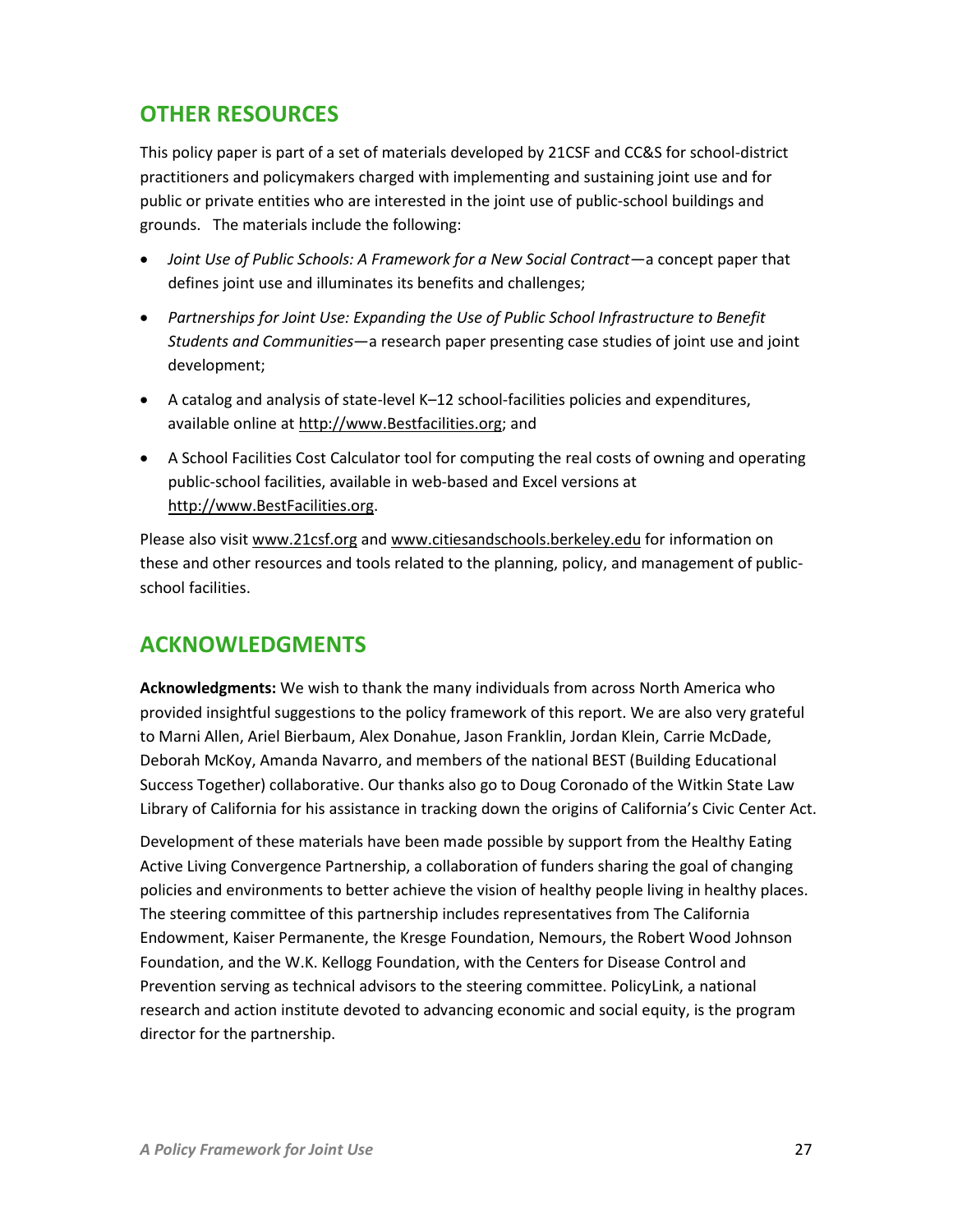# <span id="page-27-0"></span>**ENDNOTES**

 $\overline{\phantom{a}}$ 

<span id="page-27-1"></span> $<sup>1</sup>$  See Active Living Research. 2012. Promoting Physical Activity Through the Shared Use of School and</sup> Community Recreational Resources. La Jolla, CA: Active Living Research.

<span id="page-27-2"></span><sup>2</sup> See 21CSF and CC&S. 2010. *Joint Use of Public Schools: Developing a New Social Contract for the Shared Use of Public Schools*. Washington, D.C.: 21st Century School Fund (citing Dryfoos, Joy, Jane Quinn, and Carol Barkin. 2005. *Community Schools In Action: Lessons From A Decade Of Practice*. Oxford: Oxford University Press; and Blank, Martin J. Atelia Melville, and Bela P. Shah. 2003. *Making the Difference: Research and Practice in Community Schools*. Washington, D.C.: Coalition for Community Schools). See also National Trust for Historic Preservation. 2010. *Helping Johnny Walk to School: Policy Recommendations for Removing Barriers to Community-Centered Schools.* Washington, DC: NTHP; International City/County Management Association. 2008. Local Governments and Schools: A Community-Oriented Approach. *ICMA IQ Report*, Volume 40 Special Edition. Washington, DC: ICMA.

<span id="page-27-3"></span><sup>3</sup> See 21CSF and CC&S. 2010. *Joint Use of Public Schools: Developing a New Social Contract for the Shared Use of Public Schools*. Washington, D.C.: 21st Century School Fund.

 $^4$  Our analysis of state policies on community access to public schools is based on our own research as informed by National Policy and Legal Analysis Network. 2009. *Fifty-State Scan of Laws Addressing Community Use of Schools.* Oakland, CA: NPLAN.

<sup>5</sup> Thev are AL, AK, AZ, AR, CO, CT, DE, DC, FL, GA, ID, IN (inferred), IA, KS, KY, LA, ME, MN, MS, MO, MT, NE, NV, NJ, NY, NC, ND, OK, OR, PA, SC, SD, TN, TX, VT, VA, WA, WV, and WI.

<sup>6</sup> See*, e.g.*, Hawaii Rev. Stat. § 302A-1148; Cal. Educ. Code § 38133(c); Md. Educ. Code Ann. § 7-108(e); Ohio Rev. Code §§ 3313.75(c), 3313.76; Utah Code §§ 53A-3-413(3), 53A-3-414(e).

<sup>7</sup> Cal. Educ. Code §§ 38131–38139.

 $8$  Cal. Educ. Code § 38131(b).

 $9$  Note, however, that California law extends the civic-center concept to its community colleges through similar statutes. See Cal. Educ. Code §§ 82537 and 82542.

 $10$  Utah Code §§ 53A-3-413, 53A-3-414 (emphasis added).

 $11$  Hawaii Rev. Stat. § 302A-1148 (emphasis added).

 $12$  Md. Educ. Code Ann. §7-108 (emphasis added).

 $13$  XI Mass. Gen. Laws § 71-71 (emphasis added).

 $14$  Ohio Rev. Code § 3313.77 (emphasis added).

 $15$  Ohio Rev. Code § 3313.76 (emphasis added).

 $16$  The community schools concept is implemented to lesser extent in the laws of a number of other states, including Arizona, Arkansas, Iowa, and Kentucky.

 $17$  N.C. Gen. Stat. § 115C-12(35) (emphasis added).

<sup>18</sup> N.C. Gen. Stat. § 115C-204.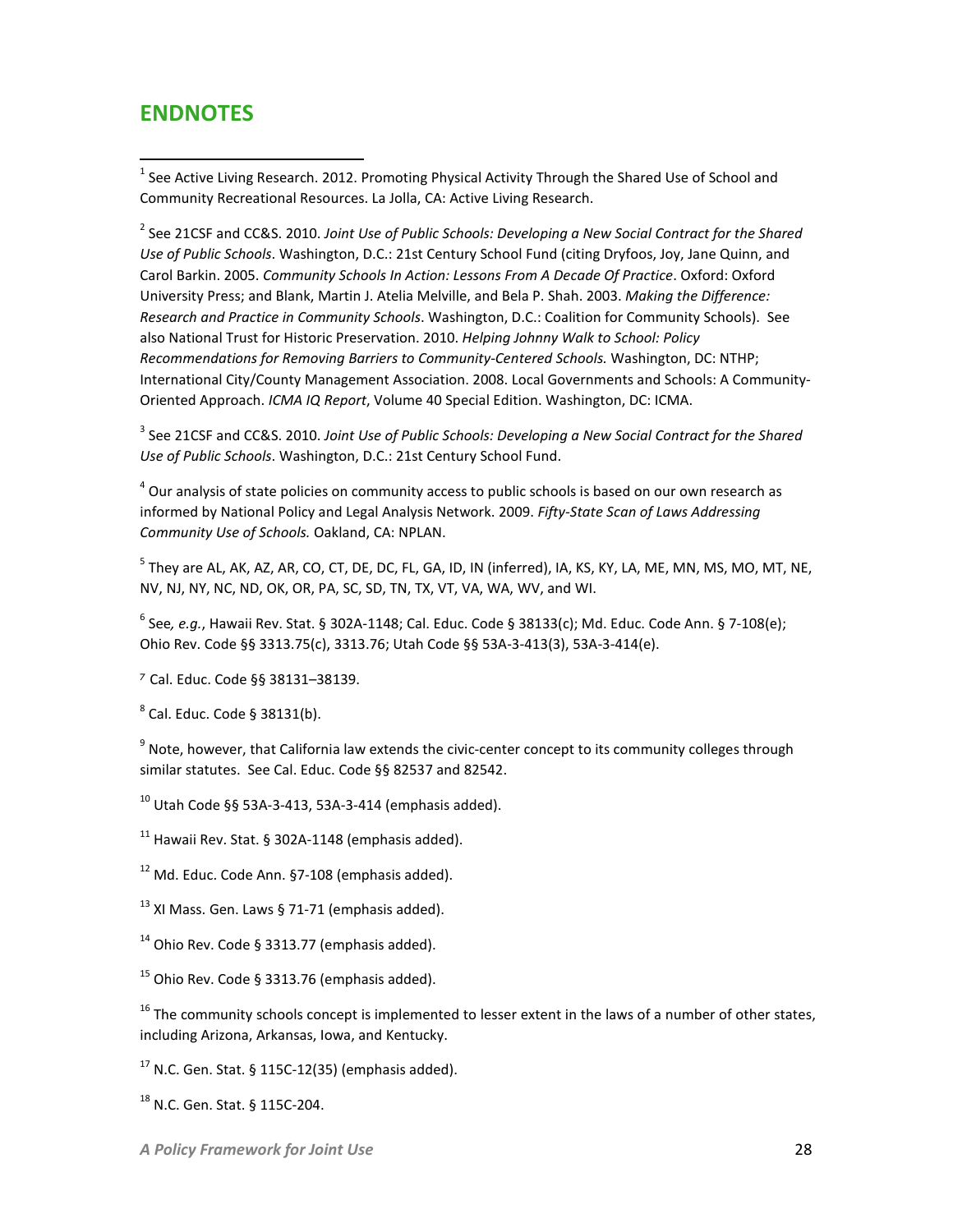<sup>19</sup> N.C. Gen. Stat. § 115C-206. See also North Carolina's supporting community-schools regulations in 16 NCAC §§ 06F.0101 through 06F.0104; and N.C. Department of Public Instruction. 2008. *Community Schools in North Carolina*. Raleigh, N.C.: N.C. Department of Public Instruction.

<sup>20</sup> N.C. Gen. Stat. § 115C-207.

 $\overline{\phantom{a}}$ 

 $21$  Code of Ala. §§ 16-63-1 et seq.

<sup>22</sup> N.C. Gen. Stat. §§ 115C-208 and 115C-209.

 $^{23}$  Code of Ala. §§ 16-63-5 and 16-63-6.

 $^{24}$  105 III. Comp. Stat. § 5/2-3.152(b)(10).

 $^{25}$  105 Ill. Comp. Stat. § 5/2-3.152(b)(8).

 $^{26}$  105 Ill. Comp. Stat. § 5/2-3.152(d).

 $^{27}$  105 Ill. Comp. Stat. §§ 5/2-3.152(d)(4) and 5/2-3.152(d)(5).

<span id="page-28-0"></span><sup>28</sup> 105 Ill. Comp. Stat. § 5/2-3.152(c).

<span id="page-28-1"></span><sup>29</sup> See, *e.g*., Alabama's Community Learning Center grants; California's Healthy Start Support Services for Children program; Connecticut's inclusion of community schools in initiatives funded under its 2012 Education Reform Agenda; Illinois's grant funding of community schools as described in Public Act 96-746 (105 ILCS 5/2-3.152); Kentucky's Family Resource and Youth Services Centers program (Ky. Rev. Stat. §§ 156.496, 156.497); and Washington's Readiness to Learn program (Education Reform Act of 1993, § 901; Rev. Code of Wash. 28A.300.555), cited in [http://www.communityschools.org/policy\\_advocacy/state.aspx.](http://www.communityschools.org/policy_advocacy/state.aspx)

<sup>30</sup> There are examples of states providing capital dollars for joint-use purposes (see Code of Maryland Regulations § 23.03.02.06(O) and Cal. Educ. Code §§ 17077.40–17077.45 and 17052). However, these funds are very limited.

<sup>31</sup> See National Policy and Legal Analysis Network. 2009. *Fifty-State Scan of Laws Addressing Community Use of Schools.* Oakland, CA: NPLAN.

<sup>32</sup> See, *e.g.*, Ind. Code § 20-26-8-13 (permitting local districts to charge fees only for admission to outdoor swimming pools owned by the school district); Md. Educ. Code Ann. § 7-110 (allowing only "a reasonable charge for heating, lighting, and janitorial services for use of public school facilities"); and Cal. Educ. Code § 38134 (authorizing local districts to charge certain users fees that do not exceed the district's "direct costs;" requiring that local districts charge church or religious users fees "an amount at least equal to the school district's direct costs;" and requiring that local districts charge direct costs plus "the amortized costs of the school facilities or grounds used for the duration of the activity" in the case of "an entertainment or a meeting where an admission fee is charged or contributions are solicited, and the net receipts are not expended for the welfare of the pupils of the school district or for charitable purposes)."

<sup>33</sup> See, *e.g.*, Idaho Code § 33-601(7) (authorizing the local school board to "establish a policy of charges, if any, to be made for [the use of school facilities as a community center]."

 $34$  See Ind. Code § 20-26-8-1 and Nev. Rev. Stat. Ann. §§ 393.0714, 393.0719. In addition, Ariz. Rev. Stat. § 15-1105(B) may be interpreted as preventing school districts from imposing fees for the use of school buildings, grounds, buses, equipment and other school property by "any school related group, including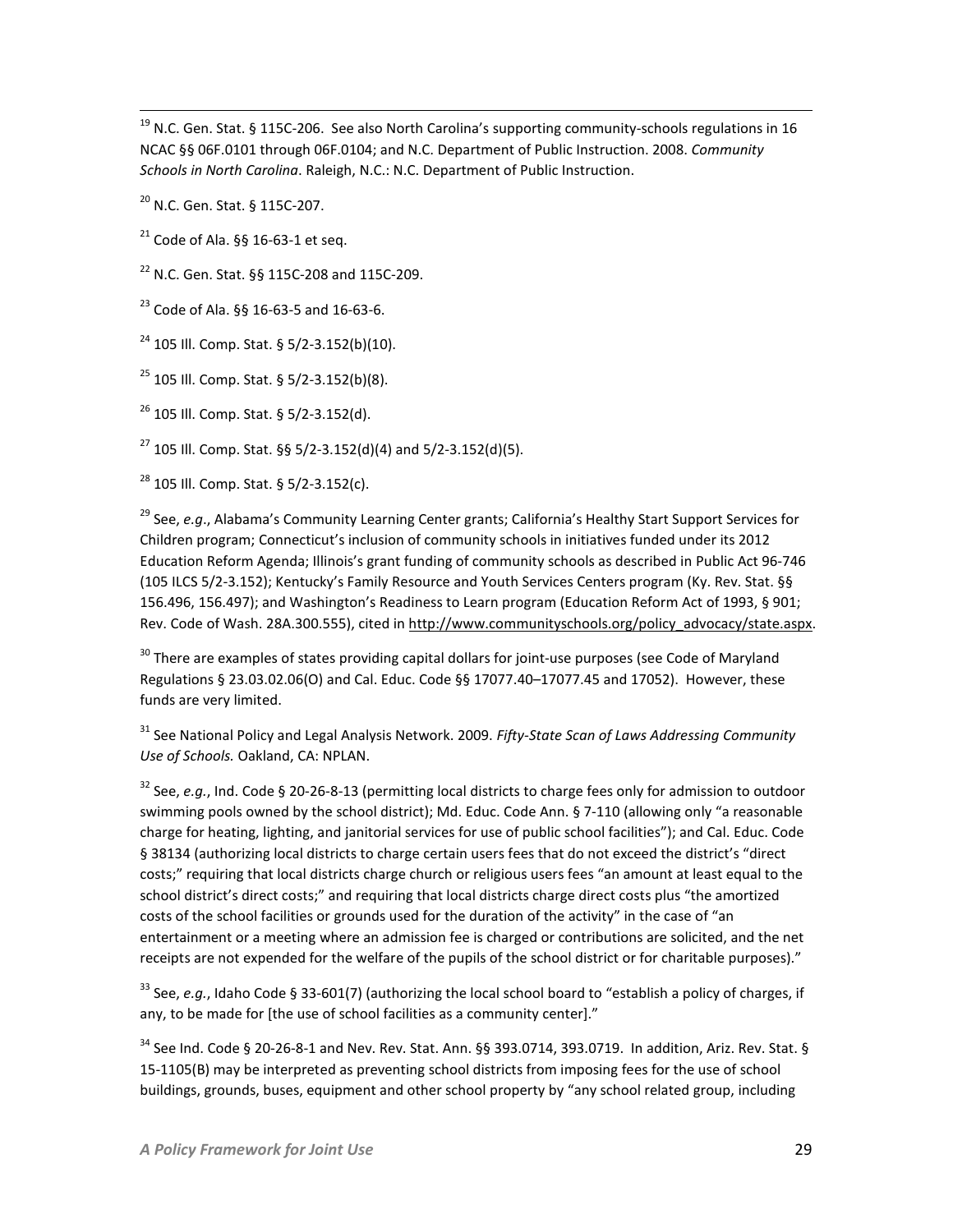student political organizations or by any organization whose membership is open to the public and whose activities promote the educational function of the school district."

<sup>35</sup> See, *e.g.*, Hawaii Rev. Stat. § 302A-1148 (requiring local districts to place revenues into a separate school-facilities fund and subaccounts); and Cal. Educ. Code § 38134(g)(1)(B)(iii) (stating that "funds collected under this subparagraph shall be deposited into a special fund that shall only be used for purposes of this section."

 $36$  See Cal. Educ. Code § 38134(h)(1)(i).

 $\overline{\phantom{a}}$ 

 $37$  See 14 Del. Code § 1056 (granting immunity from liability even in the case of negligence in the construction or maintenance of school property); N.J. Stat. § 18A:4-12 (liability for damage to statecontrolled school property resulting from recreational uses by municipality is borne by the municipality); S.D. Codified Laws § 13-24-20 (making school district "not liable for any damages that might arise" from community use); and Rev. Code of Wash. §§ 4.24.660, 28A.335.150, and 28A.335.155 (granting limited immunity to school districts).

 $38$  See Ariz. Rev. Stat. § 15-1105(D).

 $39$  See Cal. Educ. Code § 38134(h)(1)(i).

<sup>40</sup> See D.C. Code § 38-401.02; 70 Ill. Comp. Stat. § 1205/8-18; Minn. Stat. § 123B.51; Penn. Publ. School Code of 1949 § 775; and Rev. Code of Wash. §§ 4.24.660.

<sup>41</sup> Building Educational Success Together. 2006. *Model Policies in Support of High Performance School Buildings for All Children*. Washington, D.C.: Building Educational Success Together.

<span id="page-29-0"></span><sup>42</sup> Fla. Stat. ch. 163.3177 (2013).

<span id="page-29-1"></span><sup>43</sup> COMAR §§ 23.03.02.02 and §23.03.02.03.

<span id="page-29-2"></span><sup>44</sup> See 18A N.J. Stat. §§ 7G-4(a) and 7G-4(g); and 40 N.J. Stat. §§ 55D-28 and 55D-31(b).

<span id="page-29-3"></span><sup>45</sup> COMAR §§ 23.03.02.07 to §23.03.02.27 (outlining the administration of the public-school construction program, including requirements for annual local district education-facilities master plans and capital improvement.

<span id="page-29-4"></span> $46$  For examples of joint use, se[e http://bestfacilities.org/best-home/InnovativePractice.asp.](http://bestfacilities.org/best-home/InnovativePractice.asp)

<span id="page-29-5"></span> $47$  56 Va. Code 575.1 et seq.; see also http://dls.virginia.gov/commissions/ppe.htm.

 $^{48}$  The most recent update to the PPEA was in 2009 in the form of Senate Bill 1153.

<sup>49</sup> Code of Montgomery County, Md. § 44-3.

<sup>50</sup> See Code of Montgomery County, Md. §§ 44-1 through 44-5A; COMCOR §§ 44.00.01.01 through 44.00.01.05. See als[o http://www.montgomerycountymd.gov/cupf/.](http://www.montgomerycountymd.gov/cupf/) 

 $51$  Code of Montgomery County, Md. § 44-4.

<sup>52</sup> Mary Filardo, David Garrison, Carol O'Cleireacain, and Alice Rivlin. 2005. *Capital Program Coordination*. Washington, D.C.: Brookings Institution and the 21st Century School Fund.

<sup>53</sup> Illinois Public Act 096-0803 (2009), codified as 105 Ill. Comp. Stat. § 5/34-18.43.